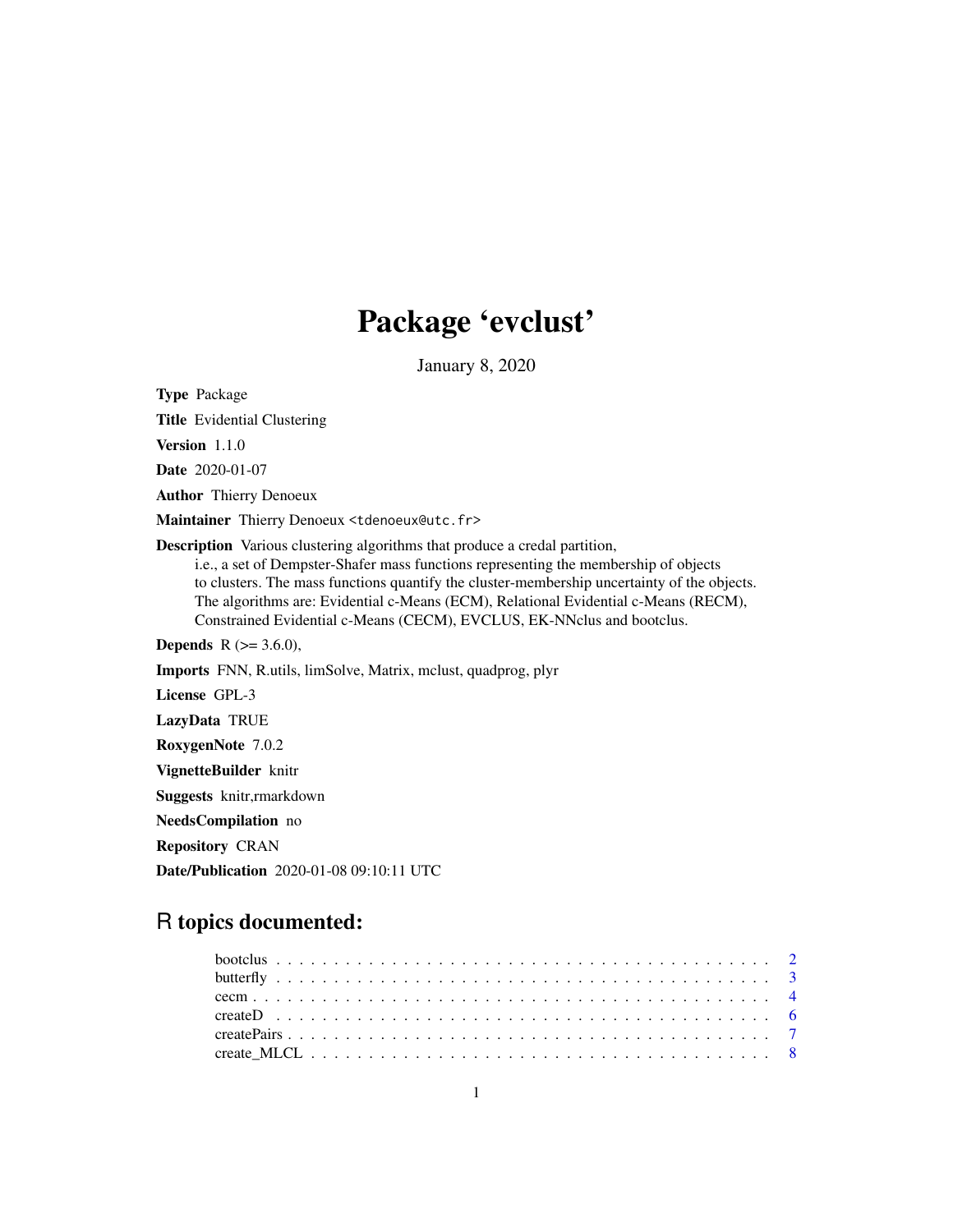#### <span id="page-1-0"></span>2 bootclus and the contract of the contract of the contract of the contract of the contract of the contract of the contract of the contract of the contract of the contract of the contract of the contract of the contract of

| Index |  |
|-------|--|
|       |  |
|       |  |
|       |  |
|       |  |
|       |  |
|       |  |
|       |  |
|       |  |
|       |  |
|       |  |
|       |  |
|       |  |
|       |  |

| bootclus |  |
|----------|--|
|          |  |

Generating a credal partition by bootstraping Gaussian Mixture Mod*els*

# Description

bootclus generates a credal partition by bootstrapping Gaussian Mixture Models.

# Usage

```
bootclus(
 X,
 alpha = c(0.05, 0.95),
 B = 500,param = list(G = NULL),type = "pairs",
 Omega = FALSE
)
```
# Arguments

| X.    | attribute matrix or data frame of size $(n,p)$ .                                                                                                                                                                               |
|-------|--------------------------------------------------------------------------------------------------------------------------------------------------------------------------------------------------------------------------------|
| alpha | vector of quantiles (of length 2).                                                                                                                                                                                             |
| B     | number of bootstrap samples (default=500)                                                                                                                                                                                      |
| param | list of arguments passed to function Mclust in addition to 'data'.                                                                                                                                                             |
| type  | Type of focal sets ("simple": $\emptyset$ , singletons and $\Omega$ ; "full": all 2 <sup>c</sup> subsets of $\Omega$ ;<br>"pairs": $\emptyset$ , singletons, $\Omega$ , and all or selected pairs). Argument passed to make F. |
| Omega | Logical. If TRUE (default), $\Omega$ is a focal set (for types 'simple' and 'pairs').<br>Argument passed to makeF.                                                                                                             |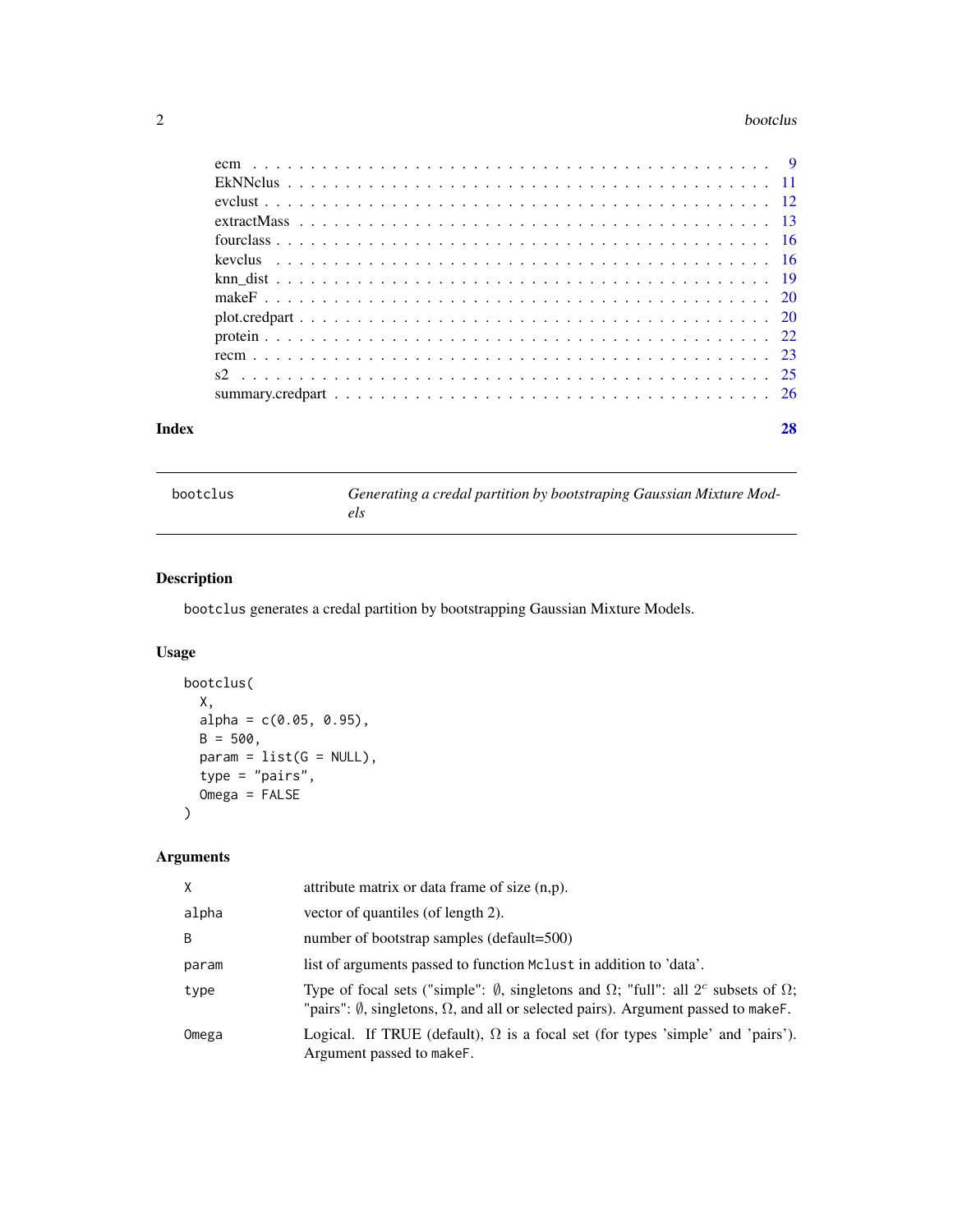#### <span id="page-2-0"></span>butterfly 3

# Details

This function uses the mclust package to generate and bootstrap the mixture models.

# Value

A list with the following components:

clus An object of class 'Mclust' returned by Mclust.

Clus An object of class 'credalPart' providing the output credal partition.

CI An array of dimension  $(2,n,n)$  containing the confidence intervals on pairwise probabilities.

BelPl An array of dimension (2,n,n) containing the pairwise Bel-Pl intervals.

Time A matrix of size (3,5) containing the computing time as returned by function proctime for (1) the parameter estimation and bootstrap, (2) the computation fo the quantiles on pairwise probabilities, and (3) the computation of the credal partition.

# References

T. Denoeux. Calibrated model-based evidential clustering using bootstrapping. Preprint arXiv:1912.06137, 2019.

# See Also

[ecm](#page-8-1), [recm](#page-22-1), [cecm](#page-3-1), [kevclus](#page-15-1).

# Examples

```
## Example with the Faithful geyser data
## Not run:
data("faithful")
X<-faithful
param=list(G=3)
res.faithful<-bootclus(X,alpha=c(0.05,0.95),B=100,param=param)
## Plot the results
plot(res.faithful$Clus,X)
```
## End(Not run)

butterfly *Butterfly dataset*

#### **Description**

A toy dataset used to illustrate fuzzy and evidential clustering algorithms. Also called the 'Diamond' dataset. Adapted from Windham (1985), with one outlier added.

# Usage

data(butterfly)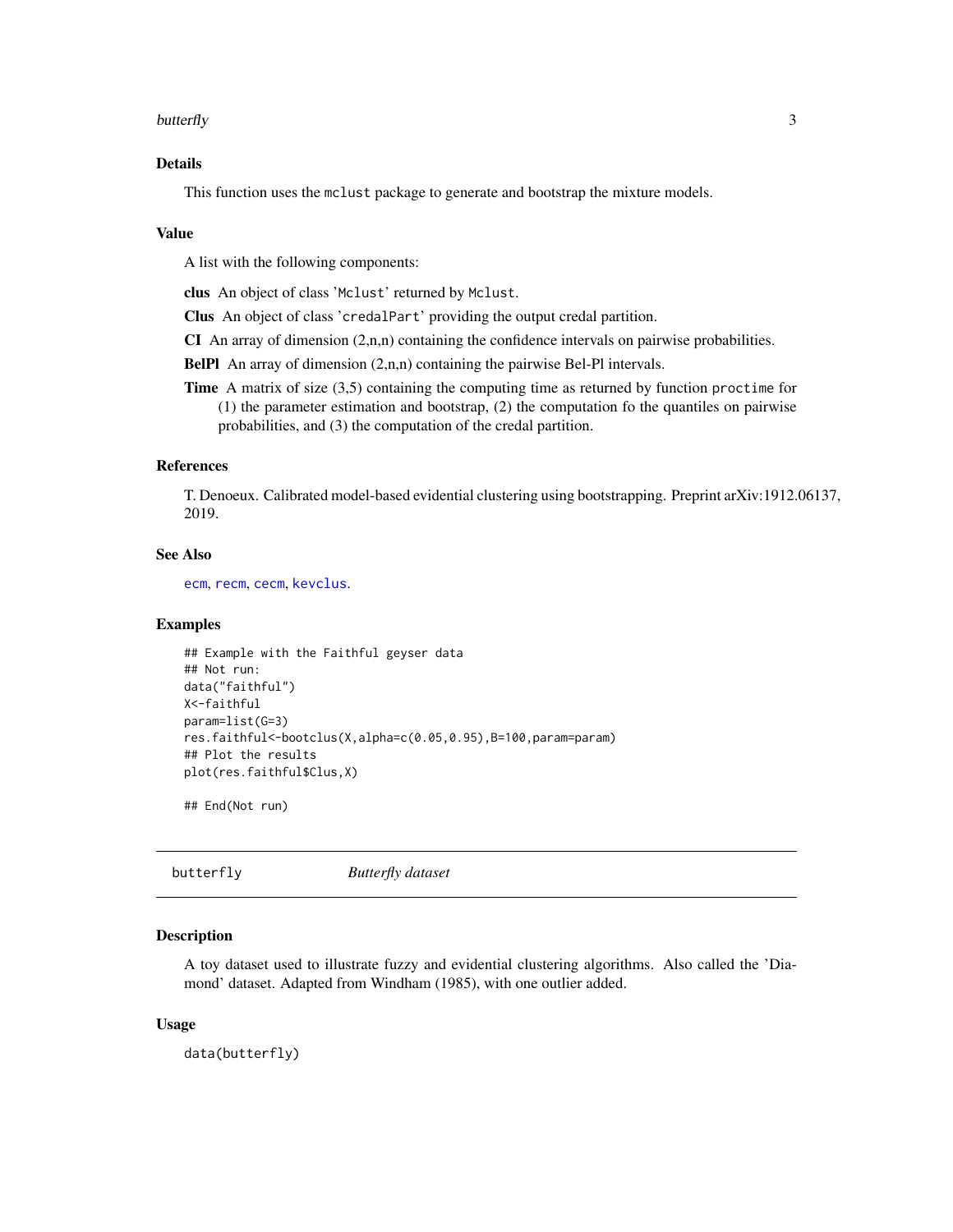<span id="page-3-0"></span>A matrix with 12 rows and 2 column.

# References

M.P. Windham. Numerical classification of proximity data with assignment measures. Journal of classification, 2:157-172, 1985.

M.-H. Masson and T. Denoeux. ECM: An evidential version of the fuzzy c-means algorithm. Pattern Recognition, Vol. 41, Issue 4, pages 1384-1397, 2008.

# Examples

```
data(butterfly)
plot(butterfly[,1],butterfly[,2],xlab=expression(x[1]),ylab=expression(x[2]))
```
<span id="page-3-1"></span>cecm *Constrained Evidential c-means algorithm*

# Description

cecm computes a credal partition from a matrix of attribute data and pairwise constraints using the Constrained Evidential c-means (CECM) algorithm.

#### Usage

```
cecm(
  x,
 c,
  type = "full",pairs = NULL,
 ntrials = 1,
 ML,
 CL,
  g0 = NULL,alpha = 1,
  delta = 10.
 bal = 0.5,distance = 0,
  epsi = 0.001,
  disp = TRUE)
```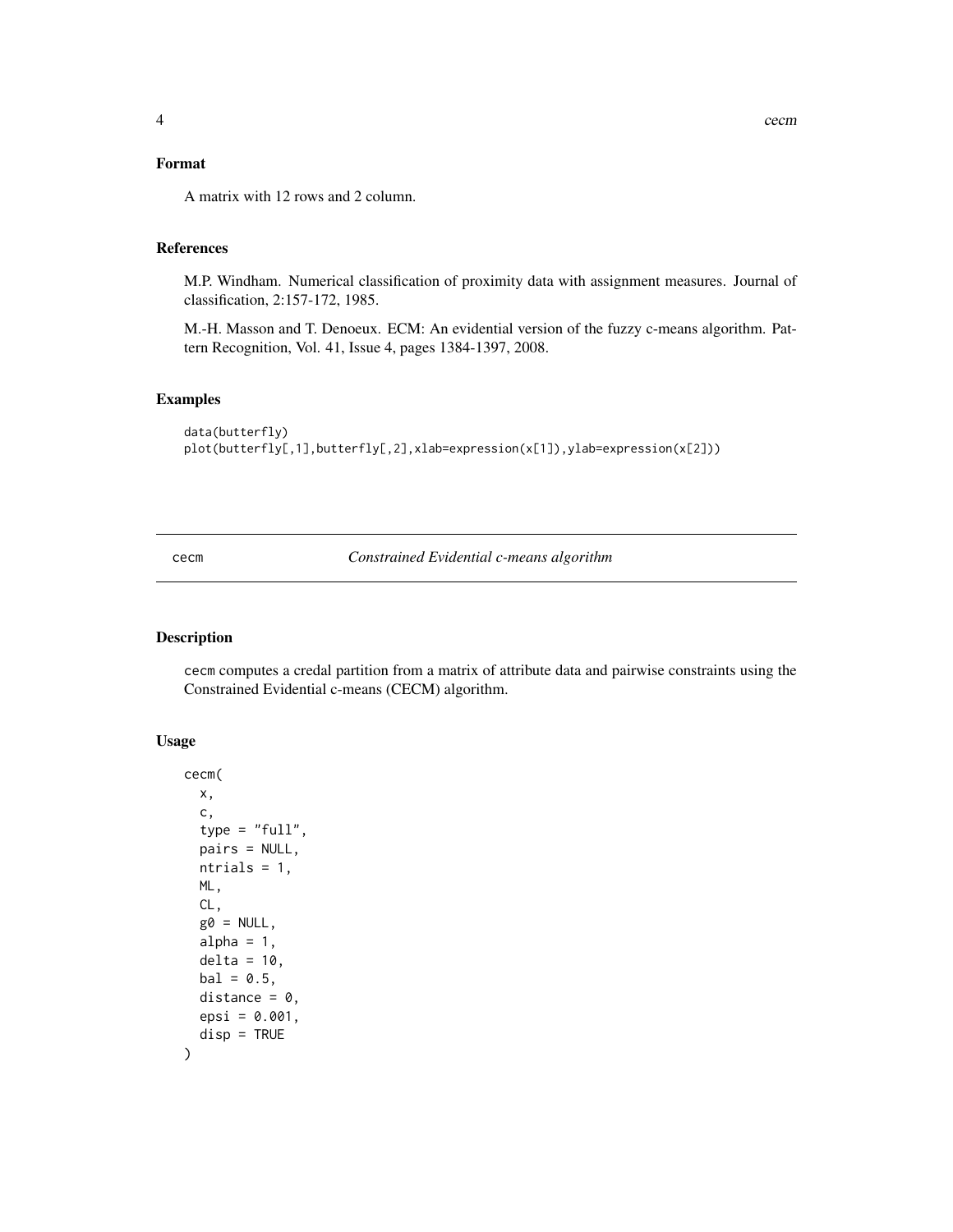#### cecm 5

# **Arguments**

| X         | input matrix of size n x d, where n is the number of objects and d the number of<br>attributes.                                                                                    |
|-----------|------------------------------------------------------------------------------------------------------------------------------------------------------------------------------------|
| C         | Number of clusters.                                                                                                                                                                |
| type      | Type of focal sets ("simple": empty set, singletons and Omega; "full": all $2c$<br>subsets of $\Omega$ ; "pairs": $\emptyset$ , singletons, $\Omega$ , and all or selected pairs). |
| pairs     | Set of pairs to be included in the focal sets; if NULL, all pairs are included.<br>Used only if type="pairs".                                                                      |
| ntrials   | Number of runs of the optimization algorithm (set to 1 if $g\theta$ is supplied).                                                                                                  |
| <b>ML</b> | Matrix nbML x 2 of must-link constraints. Each row of ML contains the indices<br>of objects that belong to the same class.                                                         |
| <b>CL</b> | Matrix nbCL x 2 of cannot-link constraints. Each row of CL contains the indices<br>of objects that belong to different classes.                                                    |
| g0        | Initial prototypes, matrix of size c x d. If not supplied, the prototypes are initial-<br>ized randomly.                                                                           |
| alpha     | Exponent of the cardinality in the cost function.                                                                                                                                  |
| delta     | Distance to the empty set.                                                                                                                                                         |
| bal       | Tradeoff between the objective function Jecm and the constraints: Jcecm=(1-<br>bal)Jecm + bal Jconst.                                                                              |
| distance  | Type of distance use: 0=Euclidean, 1=Mahalanobis.                                                                                                                                  |
| epsi      | Minimum amount of improvement.                                                                                                                                                     |
| disp      | If TRUE (default), intermediate results are displayed.                                                                                                                             |

# Details

CECM is a version of ECM allowing the user to specify pairwise constraints to guide the clustering process. Pairwise constraints are of two kinds: must-link contraints are pairs of objects that are known to belong to the same class, and cannot-link constraints are pairs of objects that are known to belong to different classes. CECM can also learn a metric for each cluster, like the Gustafson-Kessel algorithm in fuzzy clustering. At each iteration, the algorithm solves a quadratic programming problem using an interior ellipsoidal trust region and barrier function algorithm with dual solution updating technique in the standard QP form (Ye, 1992).

If initial prototypes g0 are provided, the number of trials is automatically set to 1.

Remark: Due to the use of the Matrix package, messages may be generated by R's (S4) method dispatch mechanism. They are not error messages, and they can be ignored.

# Value

The credal partition (an object of class "credpart").

# Author(s)

Thierry Denoeux (from a MATLAB code written by Violaine Antoine).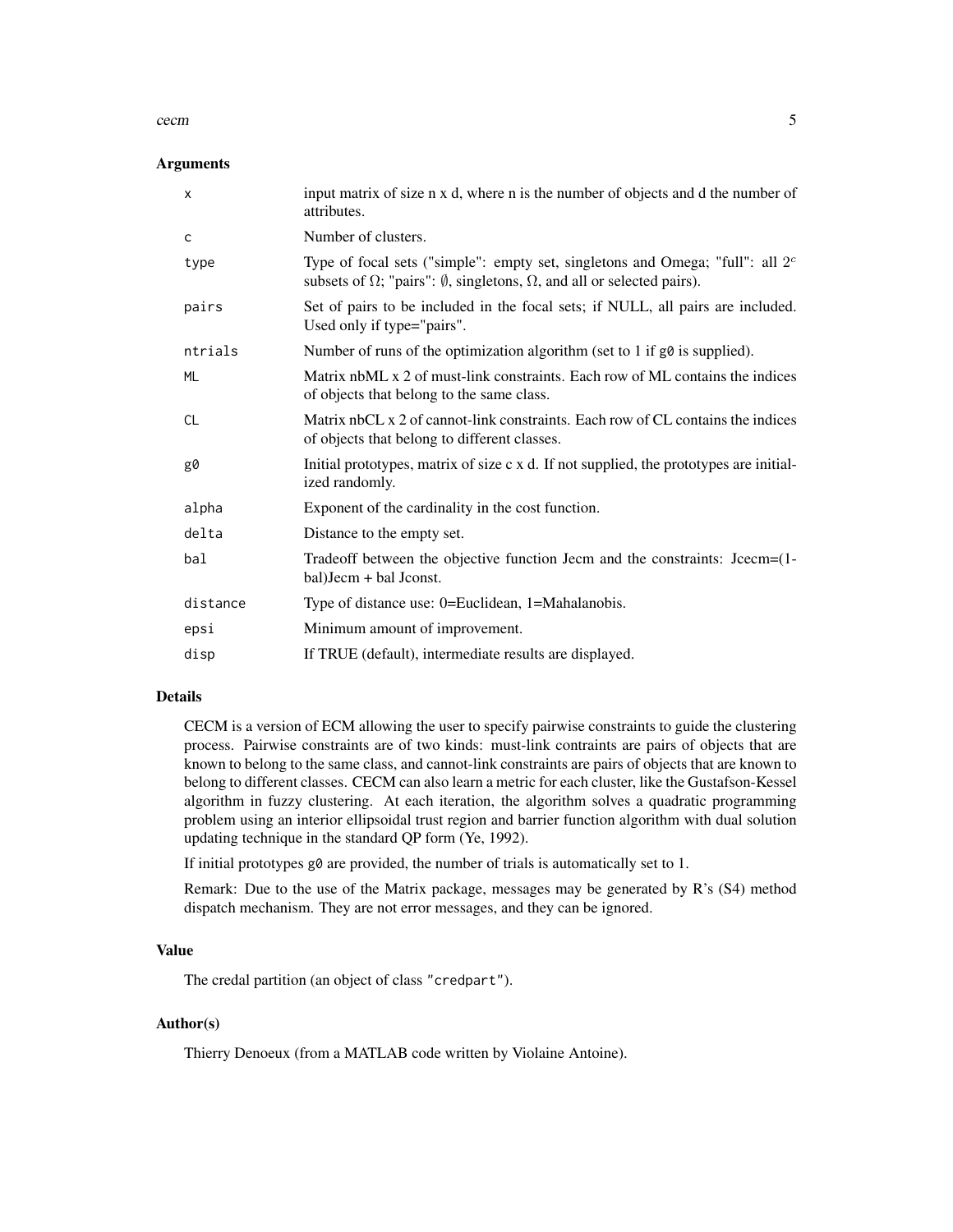# <span id="page-5-0"></span>References

V. Antoine, B. Quost, M.-H. Masson and T. Denoeux. CECM: Constrained Evidential C-Means algorithm. Computational Statistics and Data Analysis, Vol. 56, Issue 4, pages 894–914, 2012. Available from <https://www.hds.utc.fr/~tdenoeux>.

Y. Ye. On affine-scaling algorithm for nonconvex quadratic programming. Math. Programming 56 (1992) 285–300.

# See Also

[create\\_MLCL](#page-7-1), [makeF](#page-19-1), [extractMass](#page-12-1), [ecm](#page-8-1), [recm](#page-22-1)

# Examples

```
## Generation of a two-class dataset
n<-30
x<-cbind(0.2*rnorm(n),rnorm(n))
y<-c(rep(1,n/2),rep(2,n/2))
x[(n/2+1):n,1]<-x[(n/2+1):n,1]+1
plot(x[,1],x[,2],asp=1,pch=y,col=y)
## Generation of 10 constraints
const<-create_MLCL(y,nbConst=10)
## Call of cecm
clus<-cecm(x=x,c=2,ML=const$M,CL=const$CL,delta=10)
plot(x[,1],x[,2],asp=1,pch=clus$y.pl,col=y)
```
<span id="page-5-1"></span>createD *Computation of a Euclidean distance matrix*

#### Description

createD constructs an n x k matrix of Euclidean distances from an n x p matrix of attribute data. For each object, the distances to k randomly selected objects are computed.

## Usage

createD(x, k)

#### Arguments

| n x p data matrix.                                                     |
|------------------------------------------------------------------------|
| Number of distances. If missing, an n x n distance matrix is computed. |

#### Value

A list with two elements:

D n x k distance matrix.

**J** n x k matrix of indices.  $D[i,j]$  is the Euclidean distance between  $x[i,j]$  and  $x[J[i,j],]$ .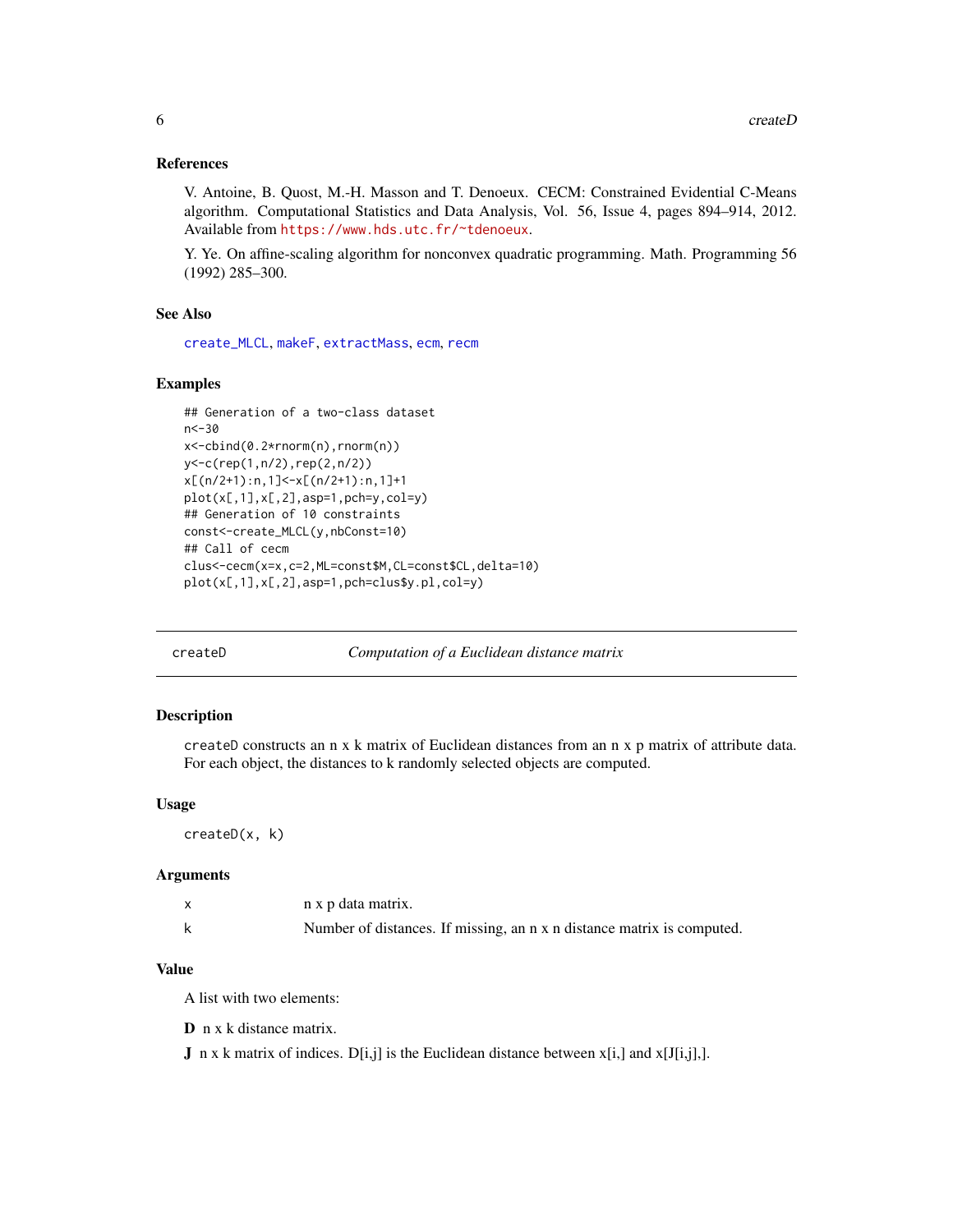#### <span id="page-6-0"></span>createPairs 7

#### See Also

[kevclus](#page-15-1)

# Examples

```
data(fourclass)
x<-as.matrix(fourclass[,1:2])
dist<-createD(x,k=10)
dim(dist$D)
dim(dist$J)
```
createPairs *Finding overlapping pairs of clusters*

#### Description

createPairs finds pairs of clusters that are mutual k nearest neighbors in a credal partition. The similarity between two clusters k and l is defined as  $\sum_{i=1}^{n} pl_{ik}pl_{il}$ , where  $pl_{ik}$  is the plausibility of object i belonging to cluster k.

# Usage

```
createPairs(clus, k = 1)
```
#### Arguments

clus An object of class credpart. It should contain at least two fields: clus\$mass (the credal partition) and clus\$pl.n (the normalized plausibilities). The focal sets of the credal partition must be the empty set, the singletons, and (optionally) the whole set of clusters.

k The number of neighbors.

# Details

This function allows one to use evidential clustering when the number of clusters is large. A clustering algorithm is first run with a limited number of focal sets (the empty set, the singletons and, optionally, the whole frame). Then, the similarity between clusters is analysed to determine the pairs of neighboring (overlapping) clusters. The clustering algorithm is then run again, adding these pairs to the focal sets (see the example). The focal sets of the passed credal partition must be the empty set (first row), the singletons (next c rows) and, optionally, the whole frame (last row).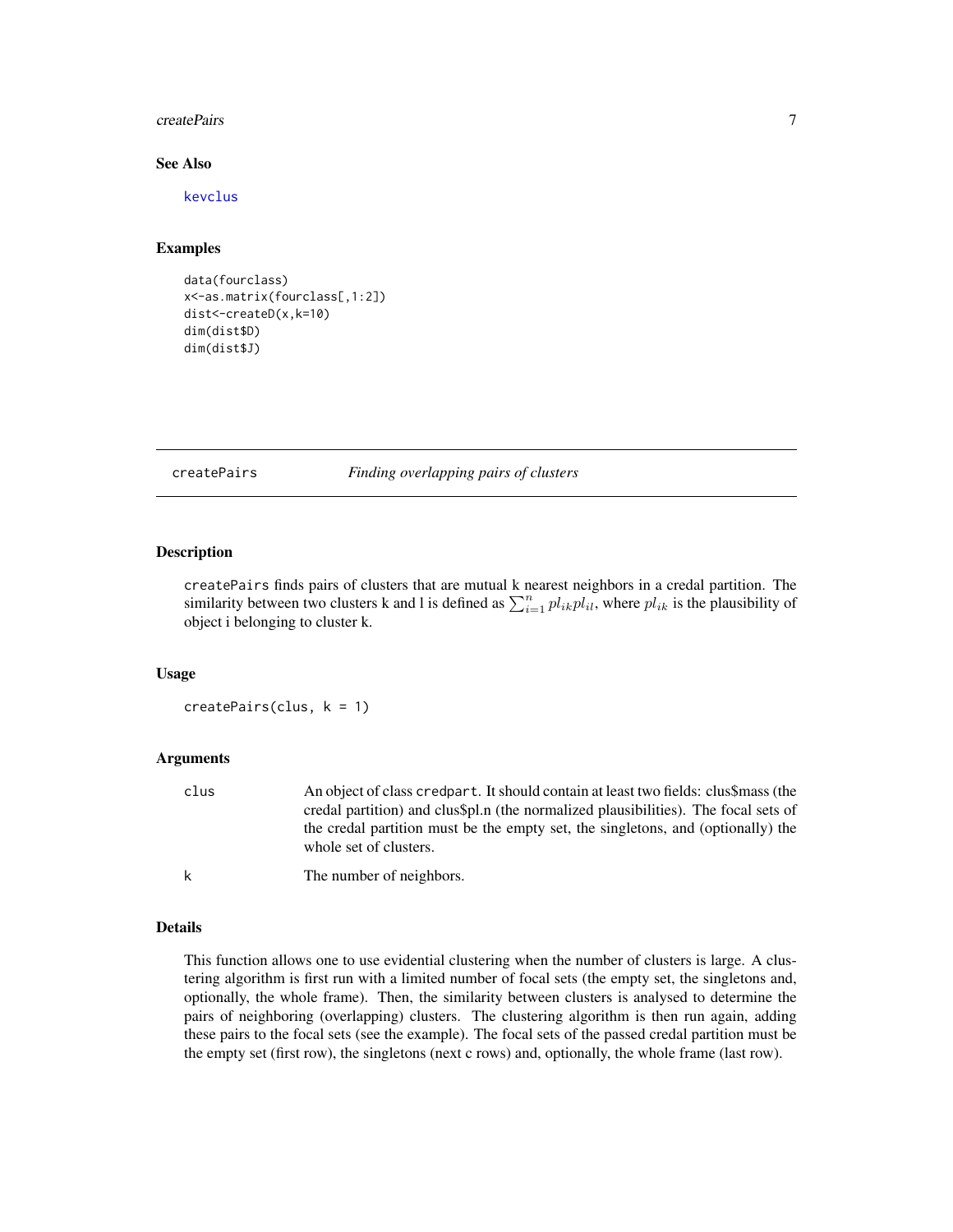# <span id="page-7-0"></span>Value

A list with the following components:

- pairs A matrix with two columns and p rows, containing the p pairs of clusters. This matrix can be passed to [ecm](#page-8-1), [recm](#page-22-1), [cecm](#page-3-1) or [kevclus](#page-15-1).
- $m<sup>0</sup>$  A matrix of size (n,c+2+p), encoding the credal partition. The masses assigned to the pairs are null.
- S The c x c matrix of similarities between clusters.

# References

T. Denoeux, S. Sriboonchitta and O. Kanjanatarakul. Evidential clustering of large dissimilarity data. Knowledge-Based Systems, vol. 106, pages 179-195, 2016.

Available from <https://www.hds.utc.fr/~tdenoeux>.

#### See Also

[extractMass](#page-12-1), [ecm](#page-8-1), [recm](#page-22-1), [cecm](#page-3-1), [kevclus](#page-15-1).

### Examples

```
## Example with Four-class data
data("fourclass")
x<-fourclass[,1:2]
y<-fourclass[,3]
c=4## Running k-EVCLUS with singletons
clus<-kevclus(x=x,k=100,c=c,type='simple')
## Plot the results
plot(clus,X=x,mfrow=c(2,2),ytrue=y)
## Creating the pairs of clusters
P<-createPairs(clus,k=2)
## Running k-EVCLUS again, with pairs of clusters
clus1<-kevclus(x=x,k=100,c=c,type='pairs',pairs=P$pairs,m0=P$m0)
## Plot the results
plot(clus1,X=x,mfrow=c(2,2),ytrue=y)
```
<span id="page-7-1"></span>create\_MLCL *Random generation of Must-Link and Cannot-Link constraints*

#### **Description**

create\_MLCL randomly generates Must-Link (ML) and Cannot-Link (CL) constraints from a vector y of class labels.

#### Usage

create\_MLCL(y, nbConst)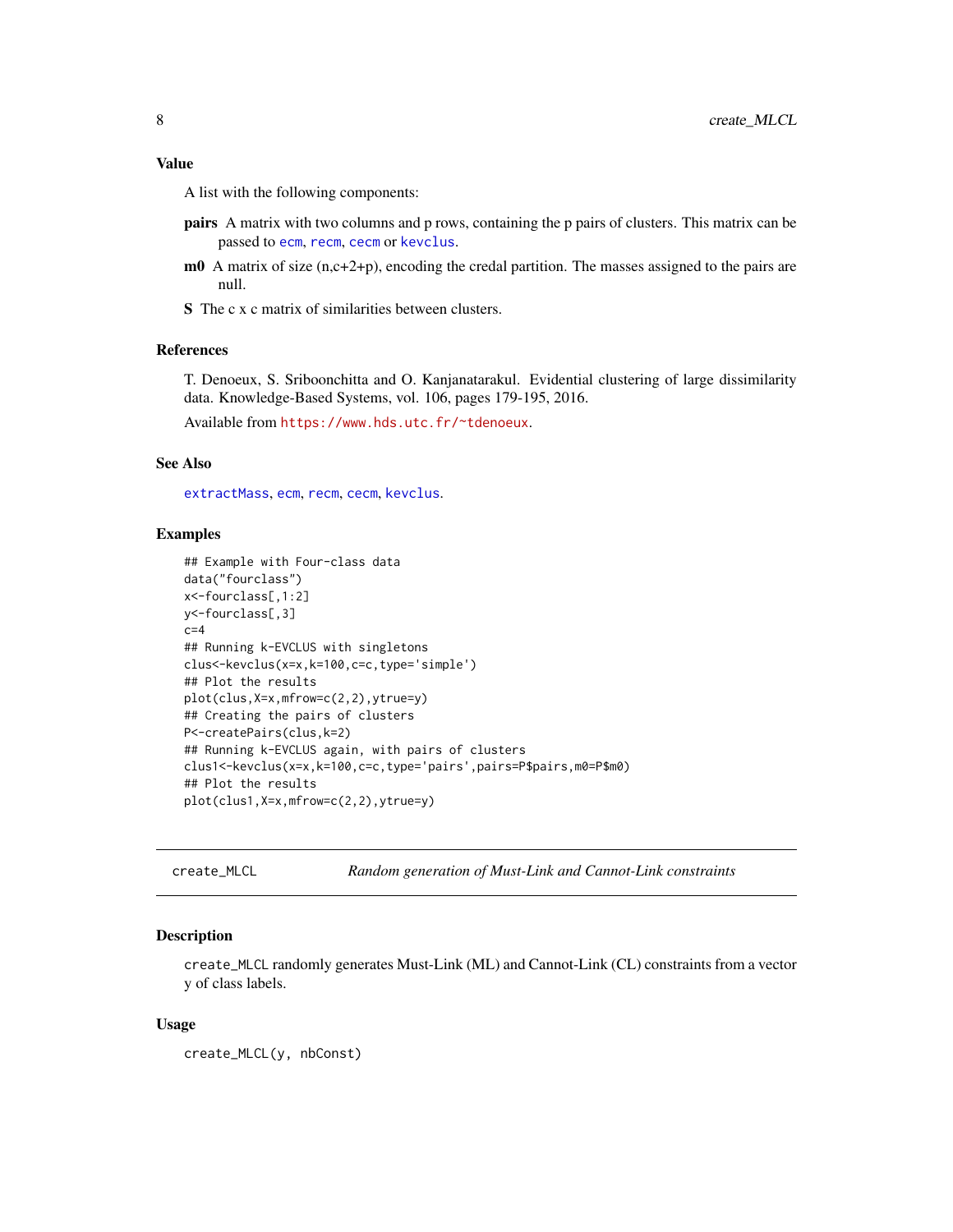<span id="page-8-0"></span>ecm and the set of the set of the set of the set of the set of the set of the set of the set of the set of the set of the set of the set of the set of the set of the set of the set of the set of the set of the set of the s

# Arguments

|         | Vector of class labels. |
|---------|-------------------------|
| nbConst | Number of constraints.  |

# Value

A list with two components:

ML Matrix of ML constraints. Each row corresponds to a constraint.

CL Matrix of ML constraints. Each row corresponds to a constraint.

# See Also

[cecm](#page-3-1)

# Examples

```
y<-sample(3,100,replace=TRUE)
const<-create_MLCL(y,nbConst=10)
const$ML
const$CL
```
<span id="page-8-1"></span>ecm *Evidential c-means algorithm*

# Description

ecm computes a credal partition from a matrix of attribute data using the Evidential c-means (ECM) algorithm.

# Usage

)

```
ecm(
 x,
 c,
 g0 = NULL,type = "full",
 pairs = NULL,
 Omega = TRUE,ntrials = 1,
  alpha = 1,
 beta = 2,
 delta = 10,
  epsi = 0.001,
  disp = TRUE
```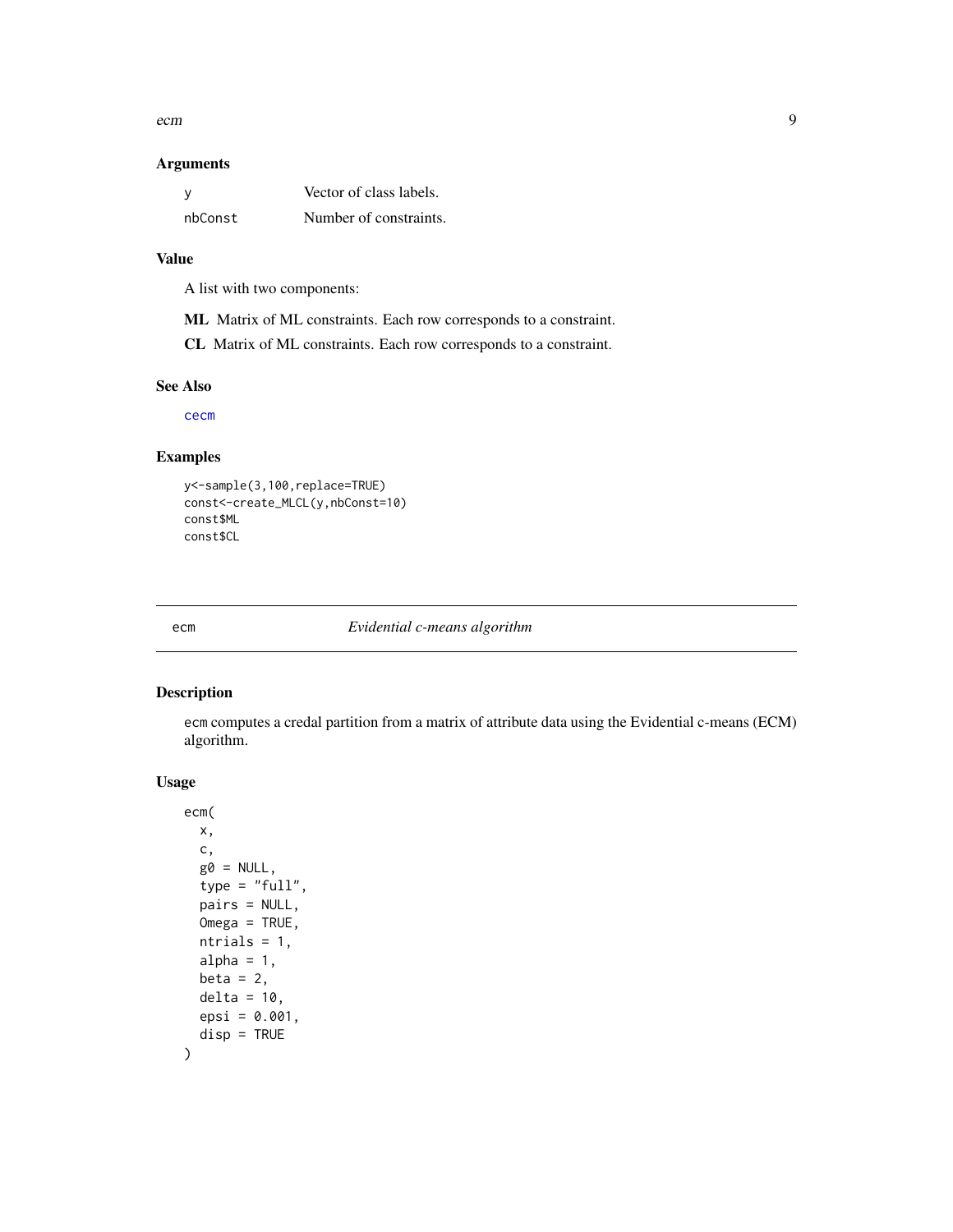# Arguments

| $\boldsymbol{\mathsf{x}}$ | input matrix of size n x d, where n is the number of objects and d the number of<br>attributes.                                                                                    |
|---------------------------|------------------------------------------------------------------------------------------------------------------------------------------------------------------------------------|
| C                         | Number of clusters.                                                                                                                                                                |
| g0                        | Initial prototypes, matrix of size c x d. If not supplied, the prototypes are initial-<br>ized randomly.                                                                           |
| type                      | Type of focal sets ("simple": empty set, singletons and Omega; "full": all $2c$<br>subsets of $\Omega$ ; "pairs": $\emptyset$ , singletons, $\Omega$ , and all or selected pairs). |
| pairs                     | Set of pairs to be included in the focal sets; if NULL, all pairs are included.<br>Used only if type="pairs".                                                                      |
| Omega                     | Logical. If TRUE (default), the whole frame is included (for types 'simple' and<br>'pairs').                                                                                       |
| ntrials                   | Number of runs of the optimization algorithm (set to 1 if m0 is supplied).                                                                                                         |
| alpha                     | Exponent of the cardinality in the cost function.                                                                                                                                  |
| beta                      | Exponent of masses in the cost function.                                                                                                                                           |
| delta                     | Distance to the empty set.                                                                                                                                                         |
| epsi                      | Minimum amount of improvement.                                                                                                                                                     |
| disp                      | If TRUE (default), intermediate results are displayed.                                                                                                                             |

#### Details

ECM is an evidential version algorithm of the Hard c-Means (HCM) and Fuzzy c-Means (FCM) algorithms. As in HCM and FCM, each cluster is represented by a prototype. However, in ECM, some sets of clusters are also represented by a prototype, which is defined as the center of mass of the prototypes in each individual cluster. The algorithm iteratively optimizes a cost function, with respect to the prototypes and to the credal partition. By default, each mass function in the credal partition has  $2<sup>c</sup>$  focal sets, where c is the supplied number of clusters. We can also limit the number of focal sets to subsets of clusters with cardinalities 0, 1 and c (recommended if c>=10), or to all or some selected pairs of clusters. If initial prototypes g0 are provided, the number of trials is automatically set to 1.

#### Value

The credal partition (an object of class "credpart").

# Author(s)

Thierry Denoeux (from a MATLAB code written by Marie-Helene Masson).

# References

M.-H. Masson and T. Denoeux. ECM: An evidential version of the fuzzy c-means algorithm. Pattern Recognition, Vol. 41, Issue 4, pages 1384–1397, 2008. Available from [https://www.hds.](https://www.hds.utc.fr/~tdenoeux) [utc.fr/~tdenoeux](https://www.hds.utc.fr/~tdenoeux).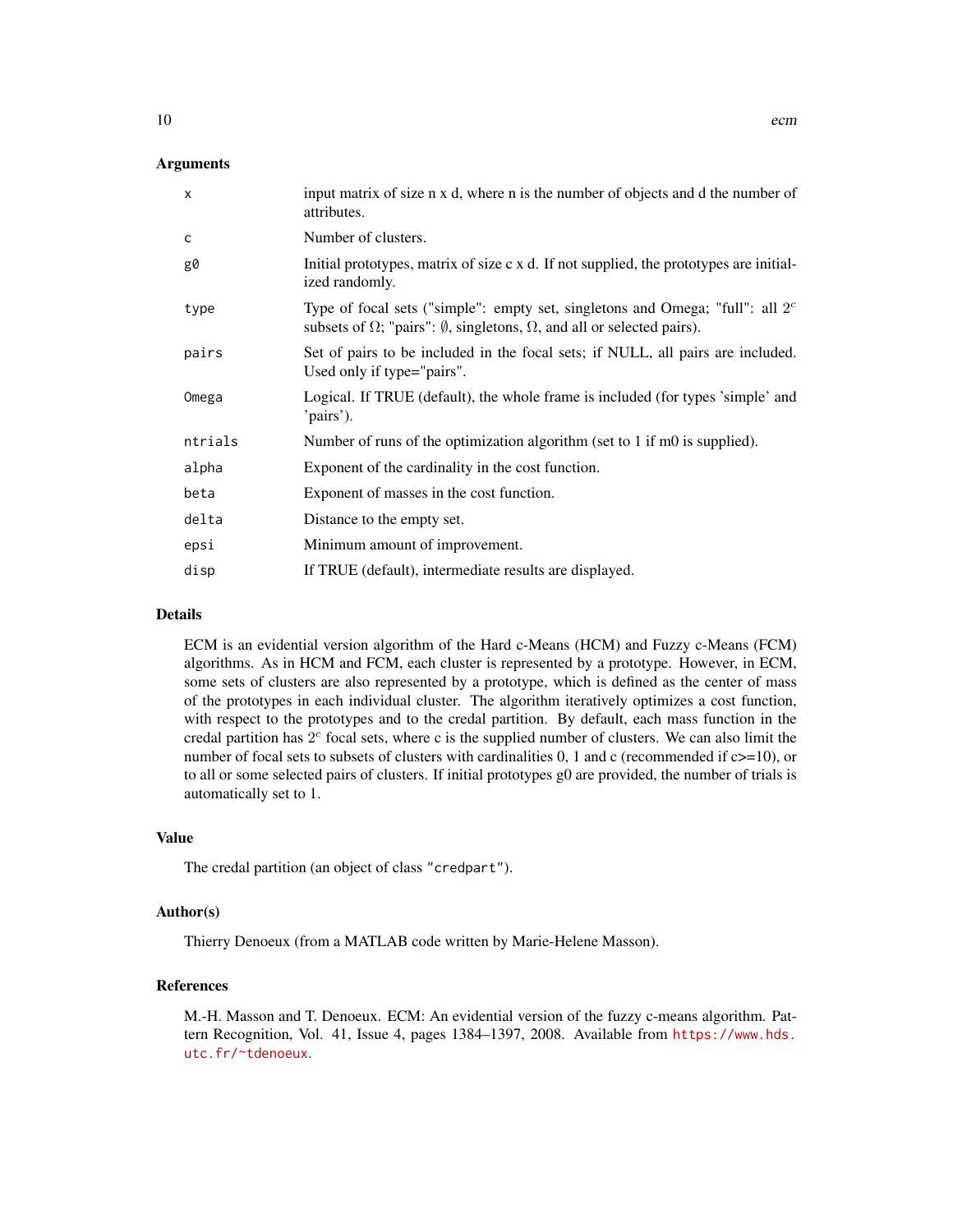#### <span id="page-10-0"></span>EkNNclus 11

# See Also

[makeF](#page-19-1), [extractMass](#page-12-1), [recm](#page-22-1), [cecm](#page-3-1), [plot.credpart](#page-19-2)

# Examples

```
## Clustering of the Four-class dataset
data(fourclass)
x<-fourclass[,1:2]
y<-fourclass[,3]
clus<-ecm(x,c=4,type='full',alpha=1,beta=2,delta=sqrt(20),epsi=1e-3,disp=TRUE)
plot(clus,X=x,mfrow=c(2,2),ytrue=y,Outliers=TRUE,Approx=2)
```
<span id="page-10-1"></span>

EkNNclus *EkNNclus algorithm*

# Description

EkNNclus computes hard and credal partitions from dissimilarity or attribute data using the EkN-Nclus algorithm.

# Usage

```
EkNNclus(x, D, K, y0, ntrials = 1, q = 0.5, p = 1, disp = TRUE, tr = FALSE)
```
# Arguments

| $\times$ | n x p data matrix (n instances, p attributes).                                                                                                     |
|----------|----------------------------------------------------------------------------------------------------------------------------------------------------|
| D        | n x n dissimilarity matrix (used only if x is not supplied).                                                                                       |
| К        | Number of neighbors.                                                                                                                               |
| y0       | Initial partition (vector of length n, with values in $1,2,$ ).                                                                                    |
| ntrials  | Number of runs of the algorithm (the best solution is kept).                                                                                       |
| q        | Parameter in $(0,1)$ . Gamma is set to the inverse of the q-quantile of distances<br>from the K nearest neighbors (same notation as in the paper). |
| p        | Exponent of distances, $\alpha_{ij} = \phi(d_{ij}^p)$ .                                                                                            |
| disp     | If TRUE, intermediate results are displayed.                                                                                                       |
| tr       | If TRUE, a trace of the cost function is returned.                                                                                                 |

# Details

The number of clusters is not specified. It is influenced by parameters K and q. (It is advised to start with the default values.) For n not too large (say, until one thousand), y0 can be defined as the vector (1,2,...,n). For larger values of n, it is advised to start with a random partition of c clusters, c<n.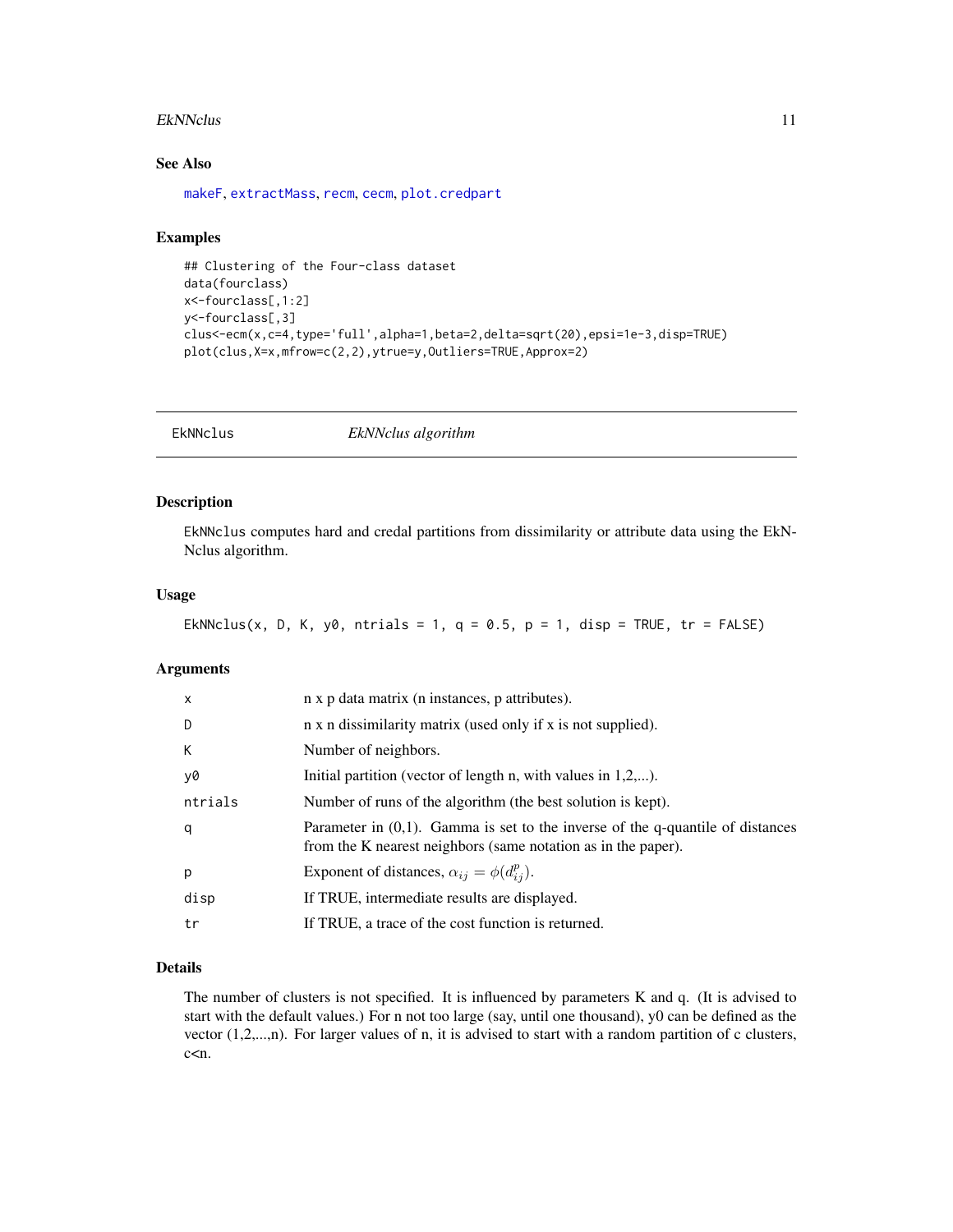# <span id="page-11-0"></span>Value

The credal partition (an object of class "credpart"). In addition to the usual attributes, the output credal partition has the following attributes:

trace Trace of the algorithm (sequence of values of the cost function).

W The weight matrix.

# Author(s)

Thierry Denoeux.

# References

T. Denoeux, O. Kanjanatarakul and S. Sriboonchitta. EK-NNclus: a clustering procedure based on the evidential K-nearest neighbor rule. Knowledge-Based Systems, Vol. 88, pages 57–69, 2015. Available from <https://www.hds.utc.fr/~tdenoeux>.

#### Examples

```
## Clustering of the fourclass dataset
data(fourclass)
n<-nrow(fourclass)
N=2clus<- EkNNclus(fourclass[,1:2],K=60,y0=(1:n),ntrials=N,q=0.9,p=2,disp=TRUE,tr=TRUE)
## Plot of the partition
plot(clus,X=fourclass[,1:2],y=fourclass$y,Outliers=FALSE)
## Plot of the cost function vs number of iteration
L<-vector(length=N)
for(i in 1:N) L[i]<-dim(clus$trace[clus$trace[,1]==i,])[1]
imax<-which.max(L)
plot(0:(L[imax]-1),-clus$trace[clus$trace[,1]==imax,3],type="l",lty=imax,
xlab="time steps",ylab="energy")
for(i in (1:N)) if(i != imax) lines(0:(L[i]-1),-clus$trace[clus$trace[,1]==i,3],type="l",lty=i)
```
evclust *evclust: A package for evidential clustering*

## Description

Various clustering algorithms that generate a credal partition, i.e., a set of mass functions. Mass functions quantify the cluster-membership uncertainty of the objects. The package consists in five main functions, implementing five different evidential clustering algorithms:

ecm Evidential c-means algorithm (Masson and Denoeux, 2008)

recm Relational Evidential c-means algorithm (Masson and Denoeux, 2009)

kevclus \$k\$-EVCLUS algorithm (Denoeux and Masson, 2004; Denoeux et al., 2016)

EkNNclus E\$k\$-NNclus algorithm (Denoeux et al., 2015)

cecm Constrained Evidential c-means algorithm (Antoine et al, 2012)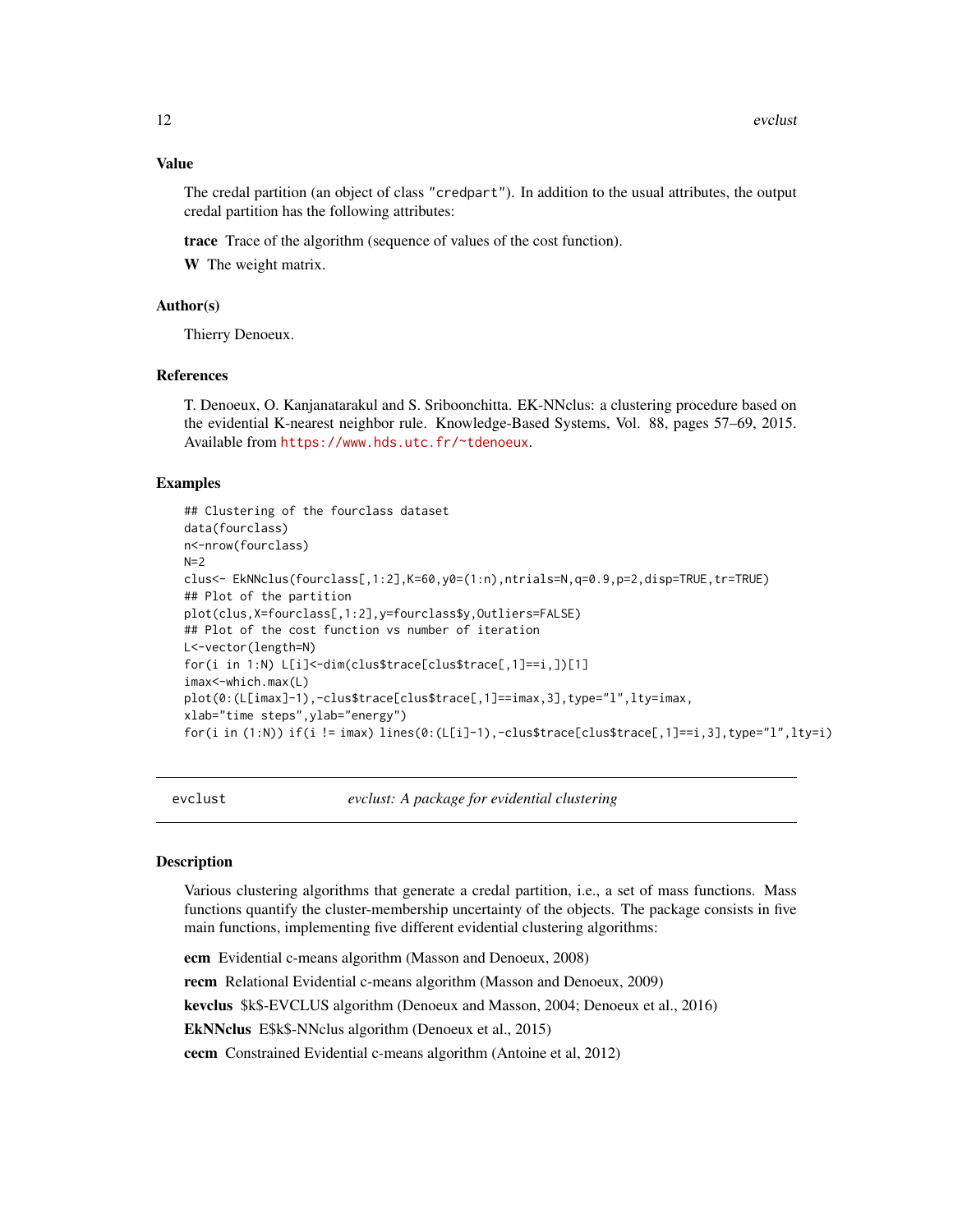#### <span id="page-12-0"></span>extractMass and the strategy of the strategy of the strategy of the strategy of the strategy of the strategy of the strategy of the strategy of the strategy of the strategy of the strategy of the strategy of the strategy o

# References

V. Antoine, B. Quost, M.-H. Masson and T. Denoeux. CECM: Constrained Evidential C-Means algorithm. Computational Statistics and Data Analysis, Vol. 56, Issue 4, pages 894–914, 2012.

T. Denoeux and M.-H. Masson. EVCLUS: Evidential Clustering of Proximity Data. IEEE Transactions on Systems, Man and Cybernetics B, Vol. 34, Issue 1, 95–109, 2004.

T. Denoeux, O. Kanjanatarakul and S. Sriboonchitta. EK-NNclus: a clustering procedure based on the evidential K-nearest neighbor rule. Knowledge-Based Systems, Vol. 88, pages 57–69, 2015.

T. Denoeux, S. Sriboonchitta and O. Kanjanatarakul. Evidential clustering of large dissimilarity data. Knowledge-Based Systems, vol. 106, pages 179-195, 2016.

M.-H. Masson and T. Denoeux. ECM: An evidential version of the fuzzy c-means algorithm. Pattern Recognition, Vol. 41, Issue 4, pages 1384–1397, 2008.

M.-H. Masson and T. Denoeux. RECM: Relational Evidential c-means algorithm. Pattern Recognition Letters, Vol. 30, pages 1015–1026, 2009.

# See Also

[ecm](#page-8-1), [recm](#page-22-1), [cecm](#page-3-1), [kevclus](#page-15-1), [EkNNclus](#page-10-1).

<span id="page-12-1"></span>

extractMass *Creates an object of class "credalPart"*

#### **Description**

extractMass computes different ouputs (hard, fuzzy, rough partions, etc.) from a credal partition and creates an object of class "credalPart".

#### Usage

```
extractMass(
 mass,
 F,
  g = NULL,S = NULL,method,
  crit,
 Kmat = NULL,trace = NULL,
 D = NULL,W = NULL)
```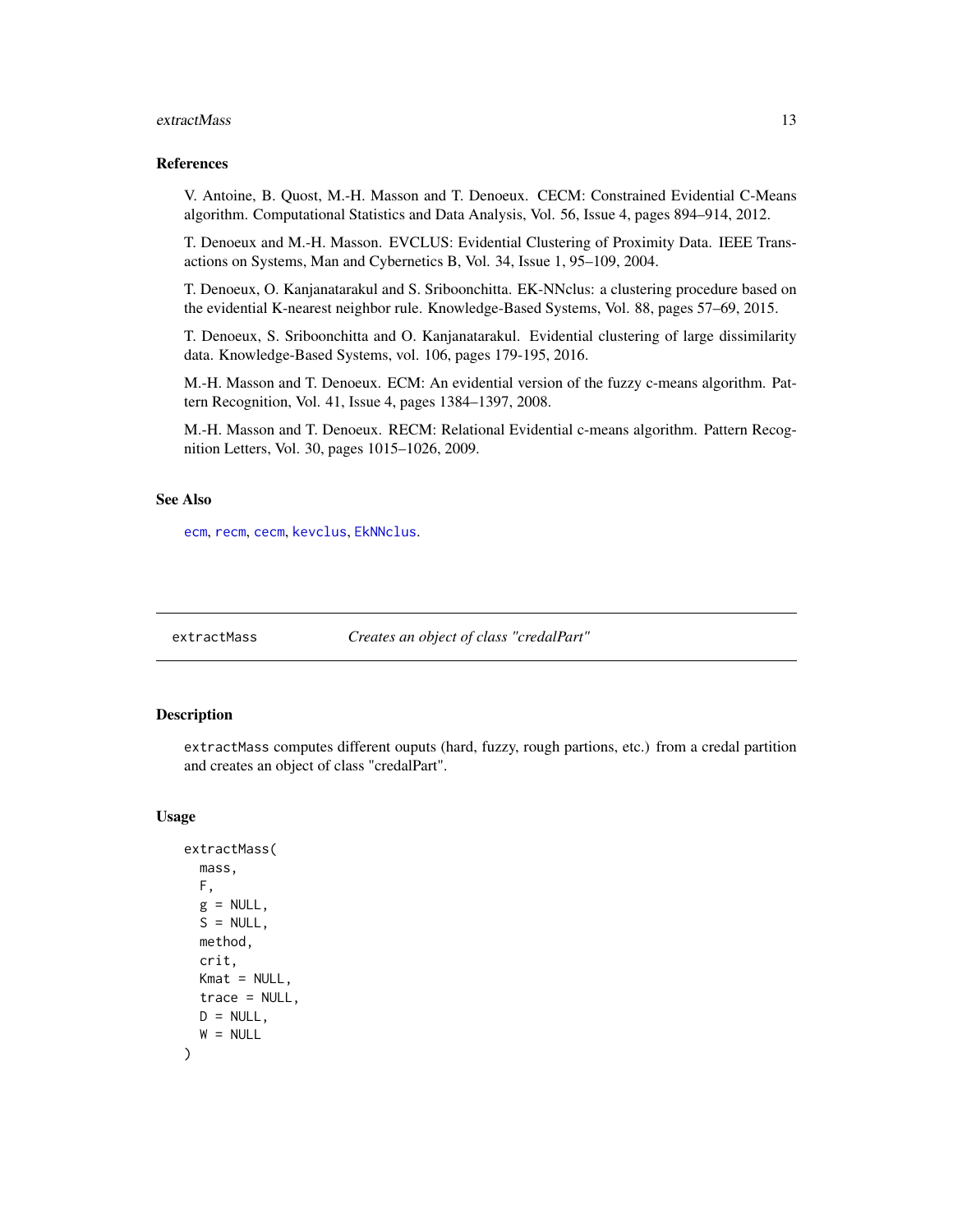# <span id="page-13-0"></span>Arguments

| mass   | A credal partition (a matrix of n rows and f columns, where n is the number of<br>objects and f is the number of focal sets). |
|--------|-------------------------------------------------------------------------------------------------------------------------------|
| F      | Matrix $(f, c)$ of focal sets.                                                                                                |
| g      | A c x d matrix of prototypes.                                                                                                 |
| S      | A list of length f containing the matrices $S_i$ defining the metrics for each cluster<br>and each group of cluster.          |
| method | The method used to construct the credal partition (a character string).                                                       |
| crit   | The value of the optimized criterion (depends on the method used).                                                            |
| Kmat   | The matrix of degrees of conflict. Same size as D (for method kevclus).                                                       |
| trace  | The trace of criterion values (for methods kevclus and EkNNclus).                                                             |
| D      | The normalized dissimilarity matrix (for method kevclus).                                                                     |
| W      | The weight matrix (for method EkNNclus).                                                                                      |

# Details

This function collects varied information on a credal partition and stores it in an object of class "credalPart". The lower and upper approximations of clusters define rough partitions. They can be computed in two ways: either from the set of clusters with maximum mass, or from the set of non dominated clusters. A cluster  $\omega_k$  is non dominated if  $pl(\omega_k) \geq bel(\omega_l)$  for all 1 different from k. Once a set of cluster  $Y_i$  has been computed for each object, object i belongs to the lower approximation of cluster k if  $Y_i = \omega_k$ . It belongs to the upper approximation of cluster k if  $\omega_k \in Y_i$ . See Masson and Denoeux (2008) for more details, and Denoeux and Kanjanatarakul (2016) for the interval dominance rule. The function creates an object of class "credalpart". There are two methods for this class: [plot.credpart](#page-19-2) and [summary.credpart](#page-25-1).

# Value

An object of class "credpart" with the following components:

method The method used to construct the credal partition (a character string).

F Matrix of focal sets.

conf Masses assigned to the empty set, vector of length n.

mass Mass functions, matrix of size (n,f).

mass.n Normalized mass functions, matrix of size (n,f-1).

g The prototypes (if defined).

S The matrices  $S_j$  defining the metrics for each cluster and each group of cluster (if defined).

pl Unnormalized plausibilities of the singletons, matrix of size (n,c).

pl.n Normalized plausibilities of the singletons, matrix of size (n,c).

bel Unnormalized beliefs of the singletons, matrix of size (n,c).

bel.n Normalized beliefs of the singletons, matrix of size (n,c).

y.pl Maximum plausibility clusters, vector of length n.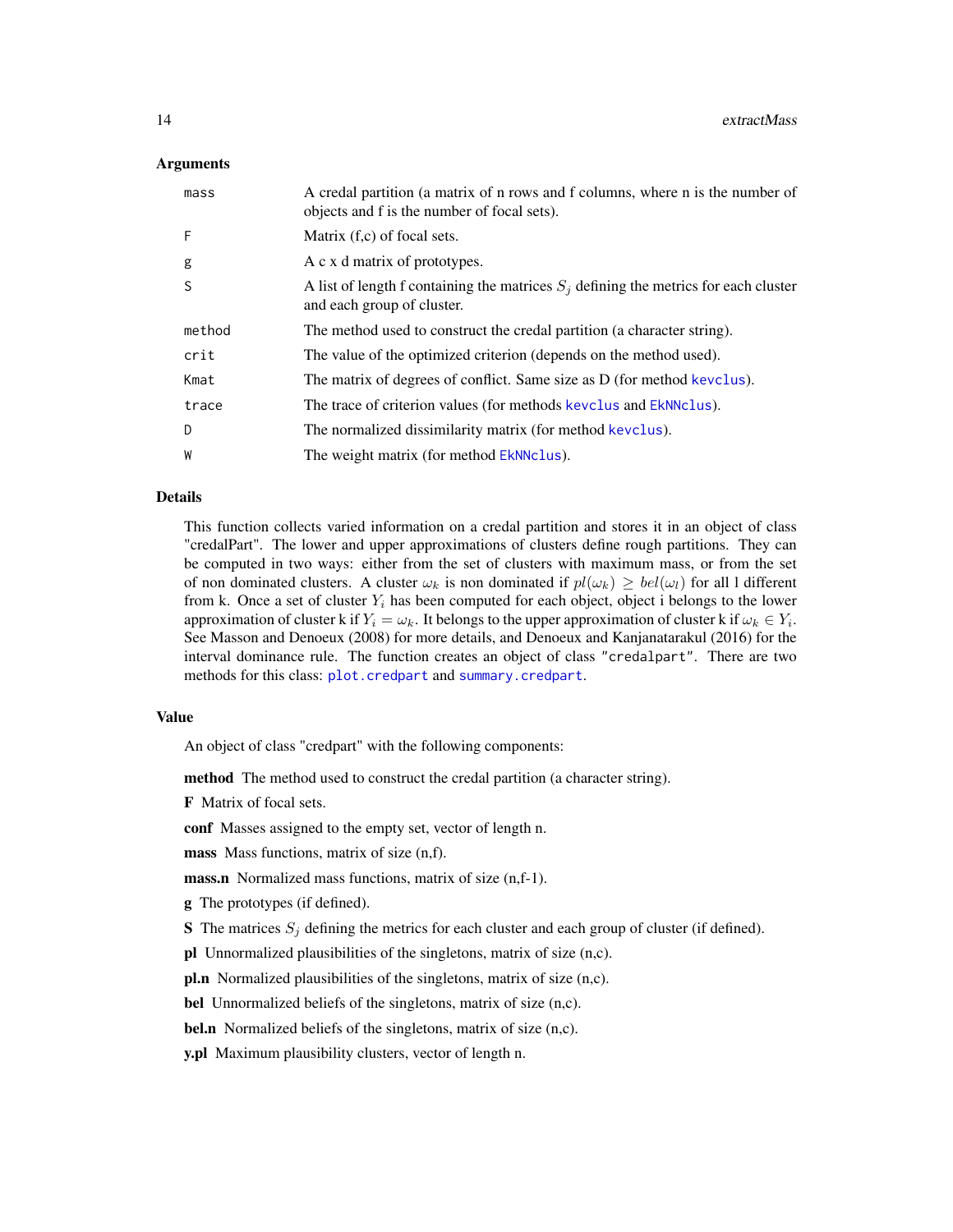#### <span id="page-14-0"></span>extractMass and the strategy of the strategy of the strategy of the strategy of the strategy of the strategy of the strategy of the strategy of the strategy of the strategy of the strategy of the strategy of the strategy o

y.bel Maximum belief clusters, vector of length n.

- betp Unnormalized pignistic probabilities of the singletons.
- betp.n Normalized pignistic probabilityies of the singletons.
- **Y** Sets of clusters with maximum mass, matrix of size  $(n,c)$ .
- outlier n-vector of 0's and 1's, indicating which objects are outliers. An outlier is an object such that the largest mass is assigned to the empty set.
- **lower.approx** Lower approximations of clusters, a list of length c. Each element lower.approx[[i]] is a vector of object indices.
- upper.approx Upper approximations of clusters, a list of length c. Each element upper.approx[[i]] is a vector of object indices.

Ynd Sets of clusters selected by the interval dominance rule, matrix of size (n,c).

- **lower.approx.nd** Lower approximations of clusters using the interval dominance rule, a list of length c. Each element lower.approx.nd[[i]] is a vector of objects.
- upper.approx.nd Upper approximations of clusters using the interval dominance rule, a list of length c. Each element upper.approx.nd[[i]] is a vector of objects.
- N Average nonspecificity.

crit The value of the optimized criterion (depends on the method used).

Kmat The matrix of degrees of conflict. Same size as D (for method [kevclus](#page-15-1)).

D The normalized dissimilarity matrix (for method [kevclus](#page-15-1)).

trace The trace of criterion values (for methods [kevclus](#page-15-1) and [EkNNclus](#page-10-1)).

W The weight matrix (for method [EkNNclus](#page-10-1)).

# References

T. Denoeux and O. Kanjanatarakul. Beyond Fuzzy, Possibilistic and Rough: An Investigation of Belief Functions in Clustering. 8th International conference on soft methods in probability and statistics, Rome, 12-14 September, 2016.

M.-H. Masson and T. Denoeux. ECM: An evidential version of the fuzzy c-means algorithm. Pattern Recognition, Vol. 41, Issue 4, pages 1384-1397, 2008.

Available from <https://www.hds.utc.fr/~tdenoeux>.

# See Also

[plot.credpart](#page-19-2), [summary.credpart](#page-25-1)

# Examples

```
## Four-class data
data(fourclass)
x<-fourclass[,1:2]
y<-fourclass[,3]
D<-as.matrix(dist(x))^2
clus<-recm(D,c=4,delta=10,ntrials=1)
summary(clus)
plot(clus,X=x,mfrow=c(1,1),ytrue=y,Outliers=TRUE)
```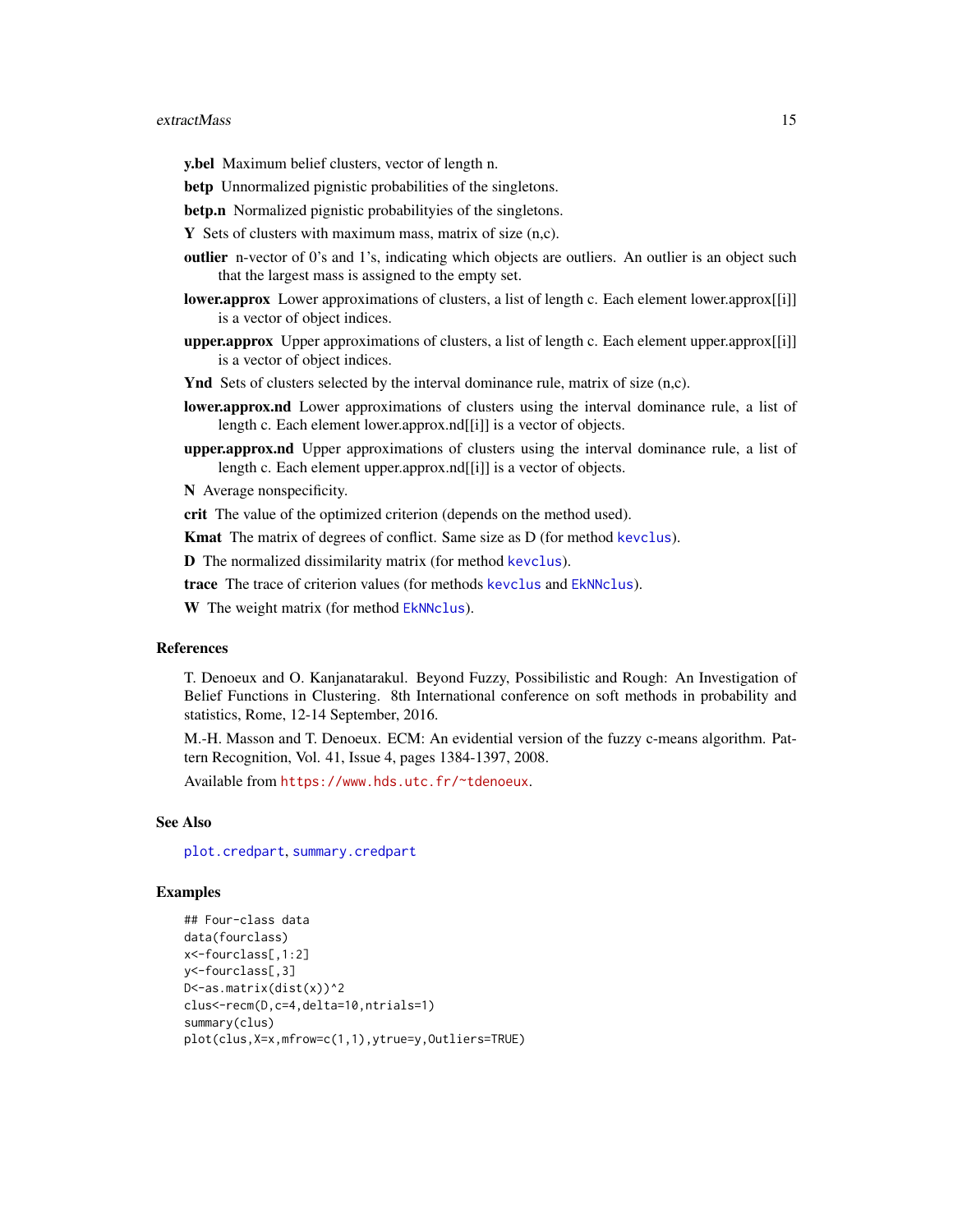<span id="page-15-0"></span>

# Description

A synthetic dataset with two attributes and four classes of 100 points each, generated from a multivariate t distribution with five degrees of freedom and centered, respectively, on [0;0], [0;4], [4;0] and [4;4].

# Usage

```
data(fourclass)
```
# Format

A data frame with three variables: x1, x2 and y (the true class).

## References

M.-H. Masson and T. Denoeux. ECM: An evidential version of the fuzzy c-means algorithm. Pattern Recognition, Vol. 41, Issue 4, pages 1384-1397, 2008.

# Examples

```
data(fourclass)
plot(fourclass$x1,fourclass$x2,xlab=expression(x[1]),ylab=expression(x[2]),
col=fourclass$y,pch=fourclass$y)
```
<span id="page-15-1"></span>kevclus *k-EVCLUS algorithm*

# Description

kevclus computes a credal partition from a dissimilarity matrix using the k-EVCLUS algorithm.

#### Usage

```
kevclus(
  x,
  k = n,
 D,
  J,
  c,
  type = "simple",
  pairs = NULL,
 m0 = NULL,
```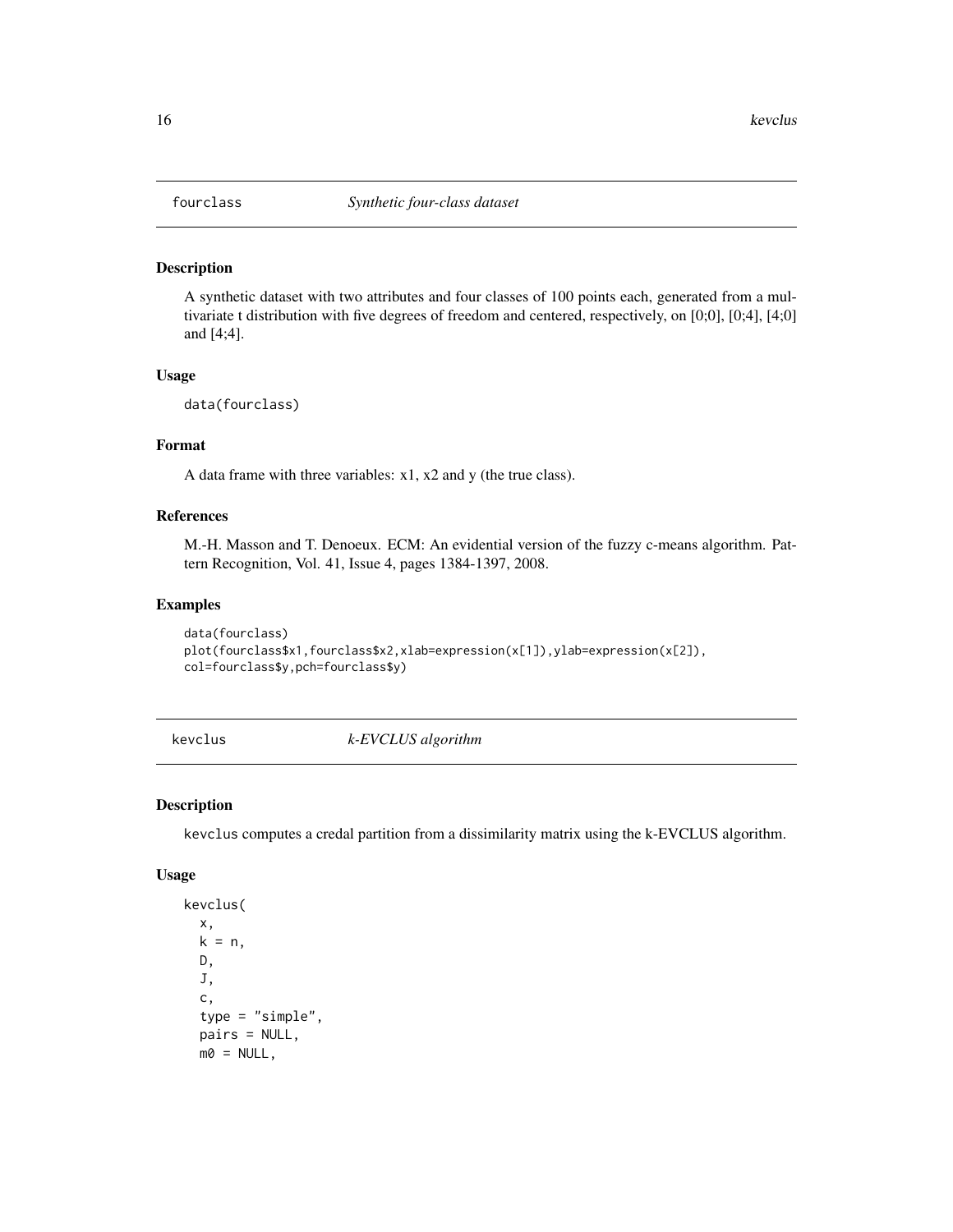#### kevclus and the set of the set of the set of the set of the set of the set of the set of the set of the set of the set of the set of the set of the set of the set of the set of the set of the set of the set of the set of t

```
ntrials = 1,
  disp = TRUE,maxit = 1000.
  epsi = 1e-05,
  d\theta = quantile(D, 0.9),
  tr = FALSE,change.order = FALSE
\lambda
```
# Arguments

| X            | nxp matrix of p attributes observed for n objects (optional).                                                                                                                      |
|--------------|------------------------------------------------------------------------------------------------------------------------------------------------------------------------------------|
| k            | Number of distances to compute for each object (default: n).                                                                                                                       |
| D            | nxn or nxk dissimilarity matrix (used only of x is not supplied).                                                                                                                  |
| J            | nxk matrix of indices. $D[i,j]$ is the distance between objects i and $J[i,j]$ . (Used<br>only if D is supplied and $ncol(D) < n$ ; then k is set to $ncol(D)$ .)                  |
| C            | Number of clusters                                                                                                                                                                 |
| type         | Type of focal sets ("simple": empty set, singletons and Omega; "full": all $2c$<br>subsets of $\Omega$ ; "pairs": $\emptyset$ , singletons, $\Omega$ , and all or selected pairs). |
| pairs        | Set of pairs to be included in the focal sets; if NULL, all pairs are included.<br>Used only if type="pairs".                                                                      |
| m0           | Initial credal partition. Should be a matrix with n rows and a number of columns<br>equal to the number f of focal sets specified by 'type' and 'pairs'.                           |
| ntrials      | Number of runs of the optimization algorithm (set to 1 if m0 is supplied and<br>change.order=FALSE).                                                                               |
| disp         | If TRUE (default), intermediate results are displayed.                                                                                                                             |
| maxit        | Maximum number of iterations.                                                                                                                                                      |
| epsi         | Minimum amount of improvement.                                                                                                                                                     |
| d0           | Parameter used for matrix normalization. The normalized distance correspond-<br>ing to $d0$ is 0.95.                                                                               |
| tr           | If TRUE, a trace of the stress function is returned.                                                                                                                               |
| change.order | If TRUE, the order of objects is changed at each iteration of the Iterative Row-<br>wise Quadratic Programming (IRQP) algorithm.                                                   |

# Details

This version of the EVCLUS algorithm uses the Iterative Row-wise Quadratic Programming (IRQP) algorithm (see ter Braak et al., 2009). It also makes it possible to use only a random sample of the dissimilarities, reducing the time and space complexity from quadratic to roughly linear (Denoeux et al., 2016). The user must supply: 1) a matrix x or size  $(n,p)$  containing the values of p attributes for n objects, or 2) a matrix D of size  $(n,n)$  of dissimilarities between n objects, or 3) a matrix D of size (n,k) of dissimilarities between the n objects and k randomly selected objects, AND a matrix J of size (n,k) of indices, such that  $D[i,j]$  is the distance between objects i and  $J[i,j]$ . In cases 1 and 2, the user may supply the number \$k\$ of distances to be picked randomly for each object. In case 3, k is set to the number of columns of D.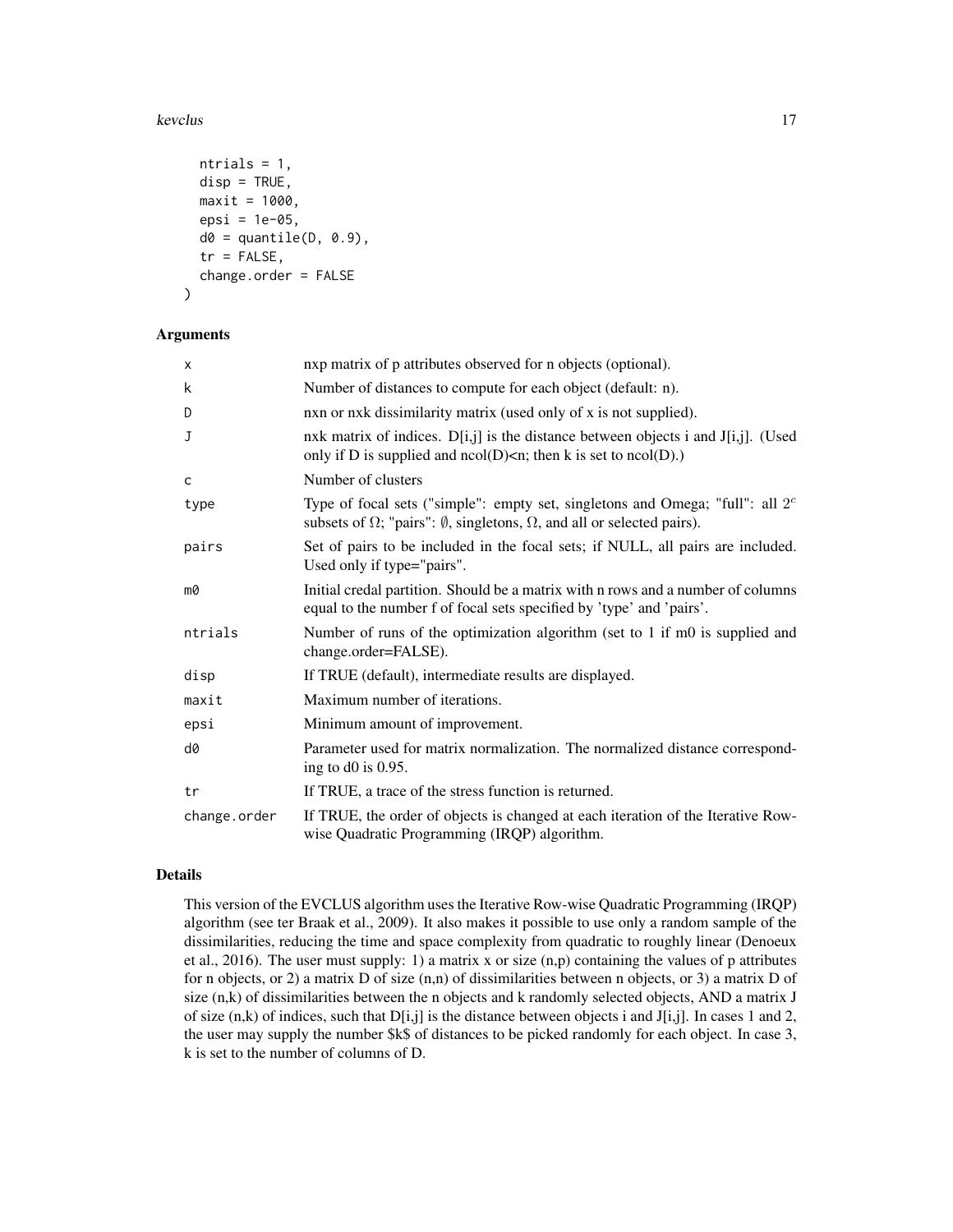#### <span id="page-17-0"></span>Value

The credal partition (an object of class "credpart"). In addition to the usual attributes, the output credal partition has the following attributes:

Kmat The matrix of degrees of conflict. Same size as D.

D The normalized dissimilarity matrix.

trace Trace of the algorithm (Stress function vs iterations).

# Author(s)

Thierry Denoeux.

#### References

T. Denoeux and M.-H. Masson. EVCLUS: Evidential Clustering of Proximity Data. IEEE Transactions on Systems, Man and Cybernetics B, Vol. 34, Issue 1, 95–109, 2004.

T. Denoeux, S. Sriboonchitta and O. Kanjanatarakul. Evidential clustering of large dissimilarity data. Knowledge-Based Systems, vol. 106, pages 179-195, 2016.

C. J. ter Braak, Y. Kourmpetis, H. A. Kiers, and M. C. Bink. Approximating a similarity matrix by a latent class model: A reappraisal of additive fuzzy clustering. Computational Statistics & Data Analysis, 53(8):3183–3193, 2009.

Available from <https://www.hds.utc.fr/~tdenoeux>.

# See Also

[createD](#page-5-1), [makeF](#page-19-1), [extractMass](#page-12-1)

## Examples

```
## Example with a non metric dissimilarity matrix: the Protein dataset
## Not run:
data(protein)
clus <- kevclus(D=protein$D,c=4,type='simple',d0=max(protein$D))
z<- cmdscale(protein$D,k=2) # Computation of 2 attributes by Multidimensional Scaling
plot(clus,X=z,mfrow=c(2,2),ytrue=protein$y,Outliers=FALSE,Approx=1)
```

```
## Example with k=30
```

```
clus <- kevclus(D=protein$D,k=30,c=4,type='simple',d0=max(protein$D))
z<- cmdscale(protein$D,k=2) # Computation of 2 attributes by Multidimensional Scaling
plot(clus,X=z,mfrow=c(2,2),ytrue=protein$y,Outliers=FALSE,Approx=1)
```
## End(Not run)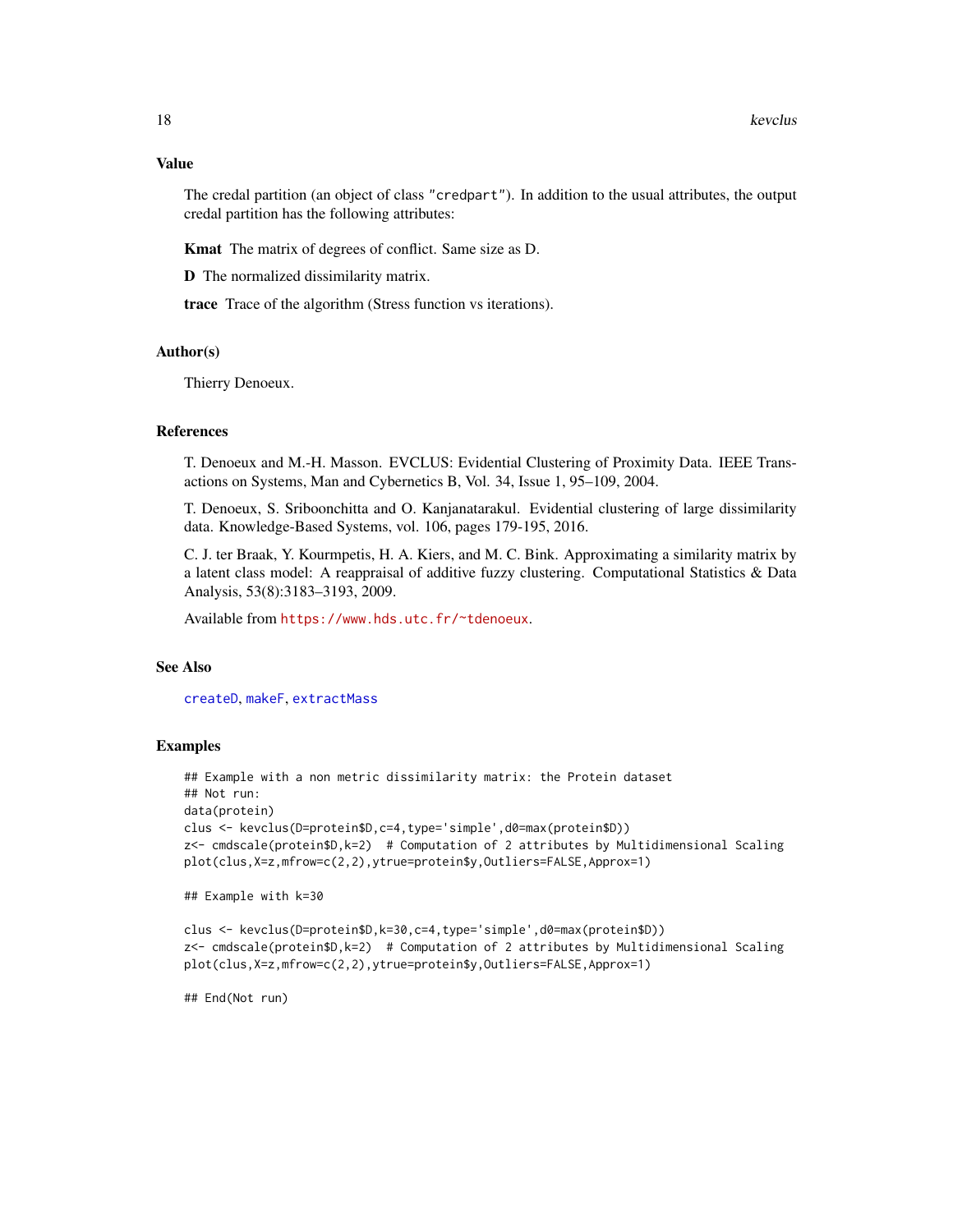<span id="page-18-0"></span>

# Description

knn\_dist searches for nearest neighbors in a dissimilarity matrix matrix.

# Usage

knn\_dist(D, K)

# Arguments

| Dissimilarity matrix of size $(n,n)$ , where n is the number of objects. |
|--------------------------------------------------------------------------|
| Number of neighbors                                                      |

# Details

This function is called by [EkNNclus](#page-10-1) if argument x is not supplied. It is not optimized and cannot be used for very large D. If an attribute matrix x is supplied and D is the matrix of Euclidean distances, it is preferable to use function [get.knn](#page-0-0) from package FNN.

#### Value

A list with two components:

nn.dist An (n,K) matrix for the nearest neighbor dissimilarities.

nn.index An (n,K) matrix for the nearest neighbor indices.

# Author(s)

Thierry Denoeux.

# See Also

[get.knn](#page-0-0), [EkNNclus](#page-10-1)

#### Examples

```
data(butterfly)
n <- nrow(butterfly)
D<-as.matrix(dist(butterfly))
knn<-knn_dist(D,K=2)
knn$nn.dist
knn$nn.index
```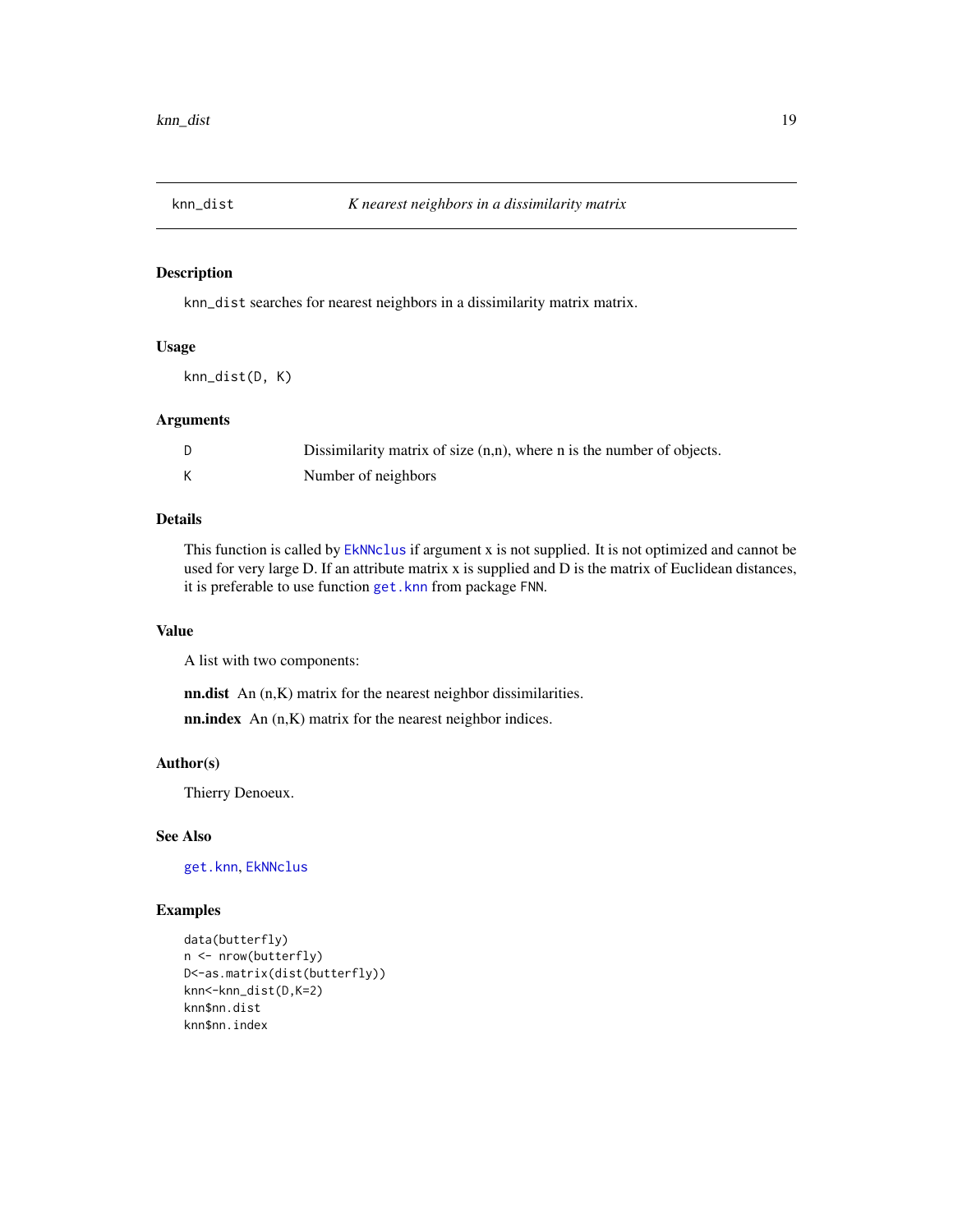# <span id="page-19-1"></span><span id="page-19-0"></span>Description

makeF creates a matrix of focal sets

# Usage

```
makeF(c, type = c("simple", "full", "pairs"), pairs = NULL, Omega = TRUE)
```
# Arguments

| c.    | Number of clusters.                                                                                                                                                                        |
|-------|--------------------------------------------------------------------------------------------------------------------------------------------------------------------------------------------|
| type  | Type of focal sets ("simple": $\emptyset$ , singletons and $\Omega$ ; "full": all $2^c$ subsets of $\Omega$ ;<br>"pairs": $\emptyset$ , singletons, $\Omega$ , and all or selected pairs). |
| pairs | Set of pairs to be included in the focal sets; if NULL, all pairs are included.<br>Used only if type="pairs".                                                                              |
| Omega | Logical. If TRUE (default), $\Omega$ is a focal set (for types 'simple' and 'pairs').                                                                                                      |

# Value

A matrix (f,c) of focal sets.

# Examples

```
c < -4## Generation of all 16 focal sets
F<-makeF(c,type='full')
## Generation of focal sets of cardinality 0, 1 and c
F<-makeF(c,type='simple')
## Generation of focal sets of cardinality 0, 1, and 2
F<-makeF(c,type='pairs',Omega=FALSE)
## Generation of focal sets of cardinality 0, 1, and c, plus the pairs (1,2) and (1,3)
F<-makeF(c,type='pairs',pairs=matrix(c(1,2,1,3),nrow=2,byrow=TRUE))
```
<span id="page-19-2"></span>plot.credpart *Plotting a credal partition*

# Description

Generates plots of a credal partition.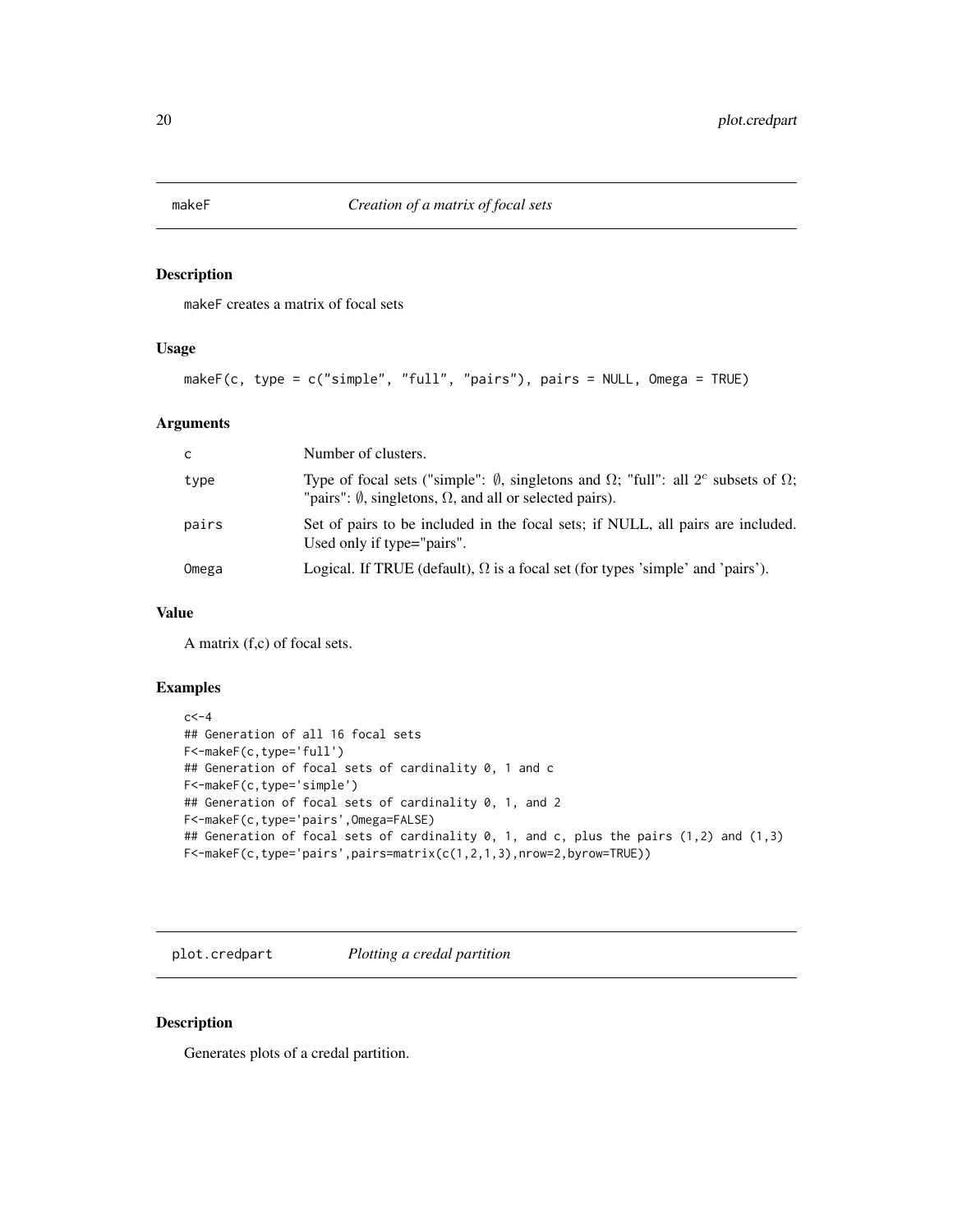# plot.credpart 21

# Usage

```
## S3 method for class 'credpart'
plot(
 x,
 X = NULL,...,
 mfrow = c(1, 1),
 ytrue = NULL,
 Outliers = TRUE,
 Approx = 1,
 cex = 0.7,
 cex_outliers = 1.3,
 1wd = 2,ask = FALSE)
```
# Arguments

| X            | An object of class "credpart", encoding a credal partition.                                                                                                                                            |
|--------------|--------------------------------------------------------------------------------------------------------------------------------------------------------------------------------------------------------|
| Χ            | A data matrix. If it has more than two columns (attributes), only the first two<br>columns are used.                                                                                                   |
| $\ldots$     | Other arguments to be passed to the plot function.                                                                                                                                                     |
| mfrow        | A 2-vector defining the number of rows and columns of the plot. If mfrow= $c(1,1)$ ,<br>only one figure is drawn. Otherwise, mfrow[1] x mfrow[2] should not be less<br>than x, the number of clusters. |
| ytrue        | The vector of true class labels. If not supplied, the hard partition corresponding<br>to the maximum plausibility is used instead.                                                                     |
| Outliers     | If TRUE, the outliers are plotted, and they are not included in the lower and<br>upper approximations of the clusters.                                                                                 |
| Approx       | If Approx==1 (default), the lower and upper cluster approximations are com-<br>puted using the interval dominance rule. Otherwise, the maximum mass rule is<br>used.                                   |
| cex          | Size of data points.                                                                                                                                                                                   |
| cex_outliers | Size of data points for outliers.                                                                                                                                                                      |
| lwd          | Line width for drawing the lower and upper approximations.                                                                                                                                             |
| ask          | Logical; if TRUE, the user is asked before each plot.                                                                                                                                                  |

# Details

This function plots the hard and rough partions (lower and upper approximations) extracted from a credal partition, together with two dimensional attribute data.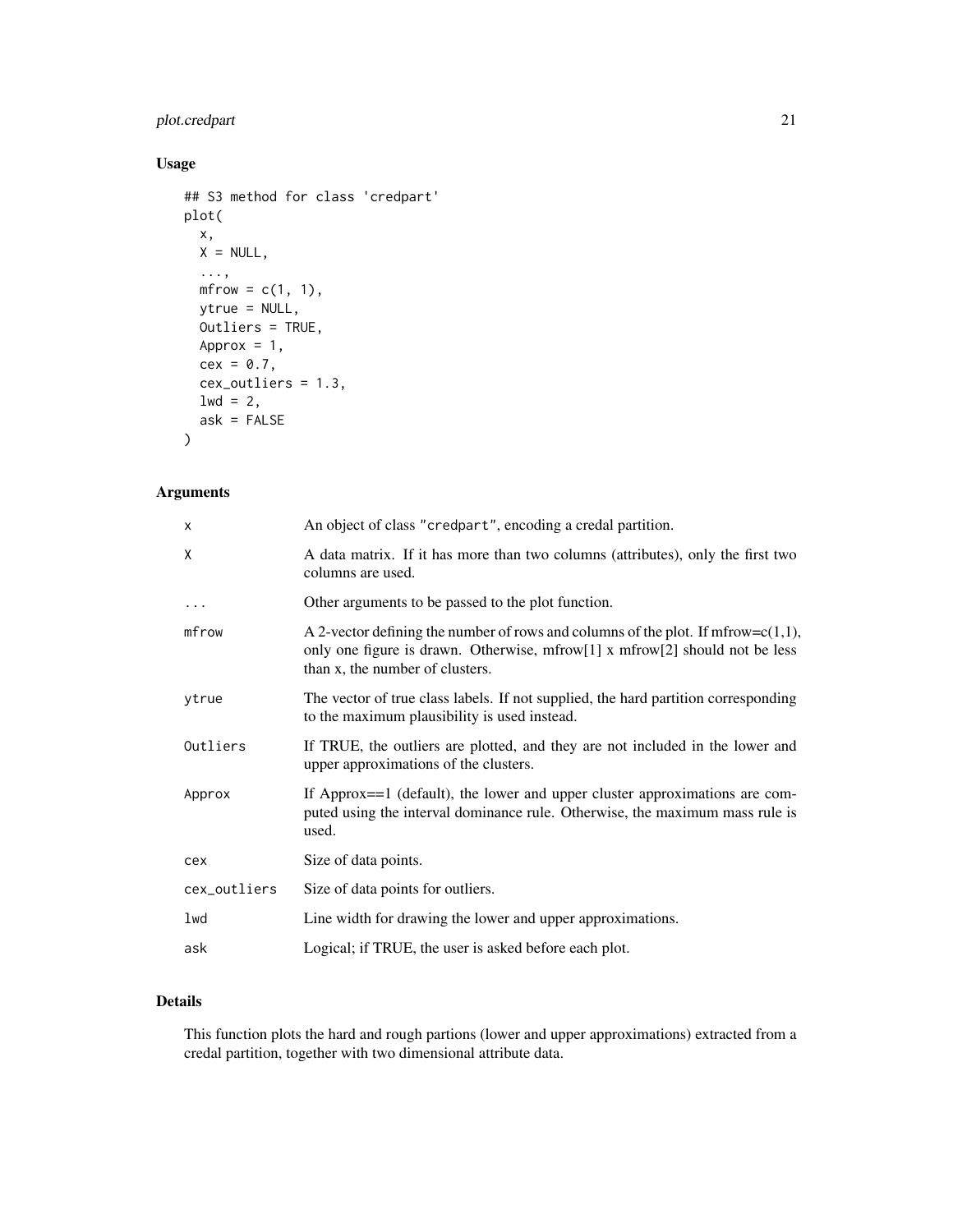The maximum plausibility hard partition, as well as the lower and upper approximations of each cluster are drawn in the two-dimensional space specified by matrix X. If prototypes are defined (for methods "ecm" and "cecm"), they are also represented on the plot. For method "kevclus", a second plot with Shepard's diagram (degrees of conflict vs. transformed dissimilarities) is drawn. If input X is not supplied, and method=="kevclus", then only the Shepard diagram is drawn.

# References

T. Denoeux and O. Kanjanatarakul. Beyond Fuzzy, Possibilistic and Rough: An Investigation of Belief Functions in Clustering. 8th International conference on soft methods in probability and statistics, Rome, 12-14 September, 2016.

M.-H. Masson and T. Denoeux. ECM: An evidential version of the fuzzy c-means algorithm. Pattern Recognition, Vol. 41, Issue 4, pages 1384–1397, 2008.

T. Denoeux, S. Sriboonchitta and O. Kanjanatarakul. Evidential clustering of large dissimilarity data. Knowledge-Based Systems, vol. 106, pages 179-195, 2016.

Available from <https://www.hds.utc.fr/~tdenoeux>.

# See Also

[extractMass](#page-12-1), [summary.credpart](#page-25-1), [ecm](#page-8-1), [recm](#page-22-1), [cecm](#page-3-1), [kevclus](#page-15-1).

#### Examples

```
## Example with Four-class data
data("fourclass")
x<-fourclass[,1:2]
y<-fourclass[,3]
c=4## Running k-EVCLUS with singletons
clus<-kevclus(x=x,k=100,c=c,type='simple')
## Plot the results
plot(clus,X=x,mfrow=c(2,2),ytrue=y)
```
protein *Protein dataset*

#### Description

This real data set consists of a dissimilarity matrix derived from the structural comparison of 213 protein sequences. Each of these proteins is known to belong to one of four classes of globins: hemoglobin-alpha (HA), hemoglobin-beta (HB), myoglobin (M) and heterogeneous globins (G).

# Usage

data(protein)

# <span id="page-21-0"></span>Value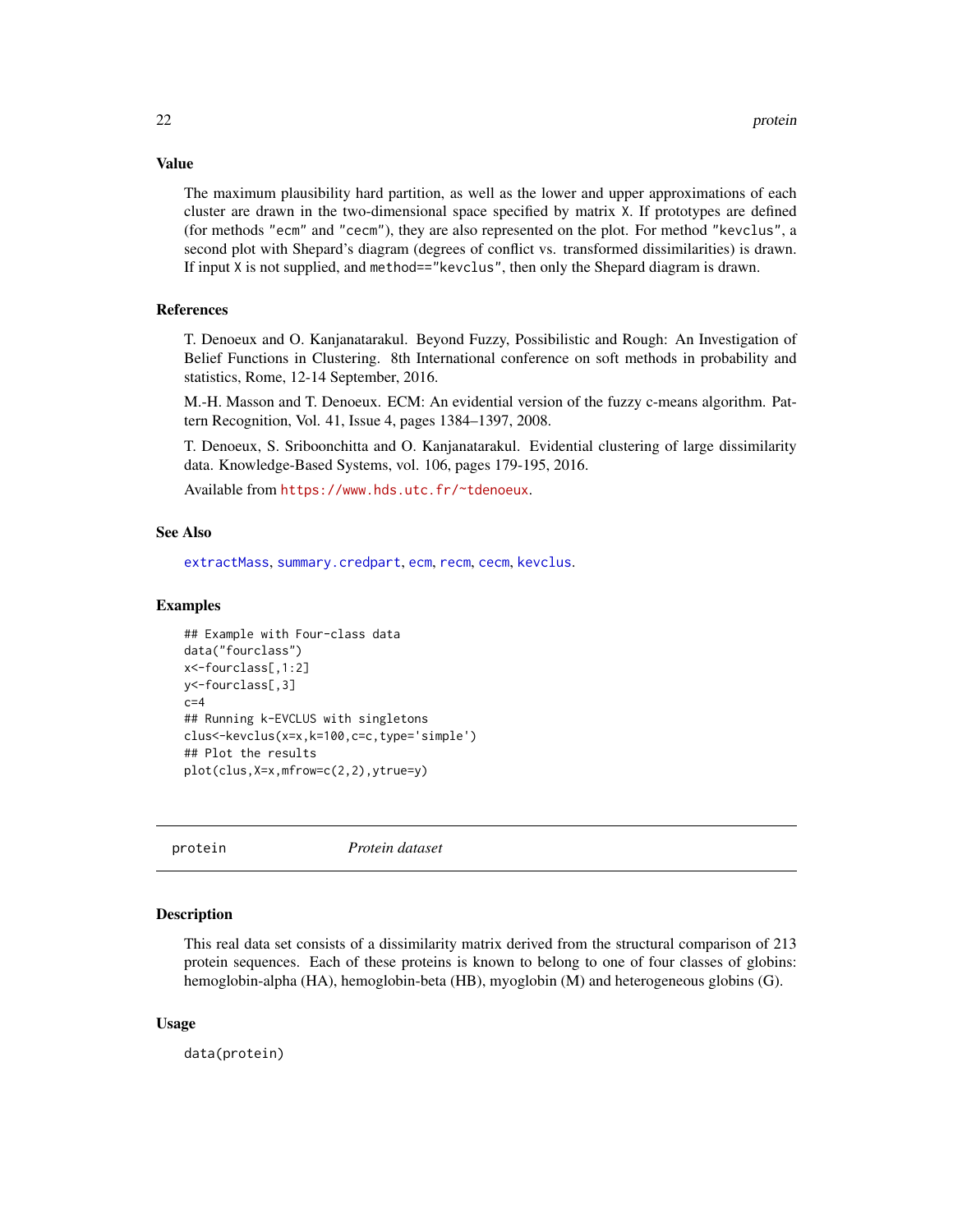<span id="page-22-0"></span>recm 23

# Format

A list with three elements:

D The 213x213 dissimilarity matrix.

class A 213-vector containing the class encoded a a factor with four levels: "G", "HA", "HB", "M".

y A 213-vector containing the class encoded by an integer between 1 and 4.

# References

T. Hofmann,and J. Buhmann. Pairwise data clustering by deterministic annealing. IEEE Transactions on Pattern Analysis and Machine Intelligence, 19(1):1–14, 1997.

T. Graepel, R. Herbrich, P. Bollmann-Sdorra, and K. Obermayer. Classification on pairwise proximity data. in Advances in Neural Information Processing Systems 11, M. Kearns, S. Solla, and D. Kohn, eds., MIT Press, Cambridge, MA, 438–444, 1999.

T. Denoeux and M.-H. Masson. EVCLUS: Evidential Clustering of Proximity Data. IEEE Transactions on Systems, Man and Cybernetics B, Vol. 34, Issue 1, 95–109, 2004.

# Examples

```
data(protein)
z<- cmdscale(protein$D,k=2) # Multidimensional scaling
plot(z[,1],z[,2],xlab=expression(z[1]),ylab=expression(z[2]),pch=protein$y,col=protein$y)
```
<span id="page-22-1"></span>

recm *Relational Evidential c-means algorithm*

# Description

recm computes a credal partition from a dissimilarity matrix using the Relational Evidential c-means (RECM) algorithm.

#### Usage

```
recm(
  D,
  c,
  type = "full",pairs = NULL,
  Omega = TRUE,m0 = NULL,ntrials = 1,
  alpha = 1,
  beta = 1.5,
  delta2 = quantile(D[upper.tri(D) | lower.tri(D)], 0.95),
  epsi = 1e-04.
 maxit = 5000,
  disp = TRUE)
```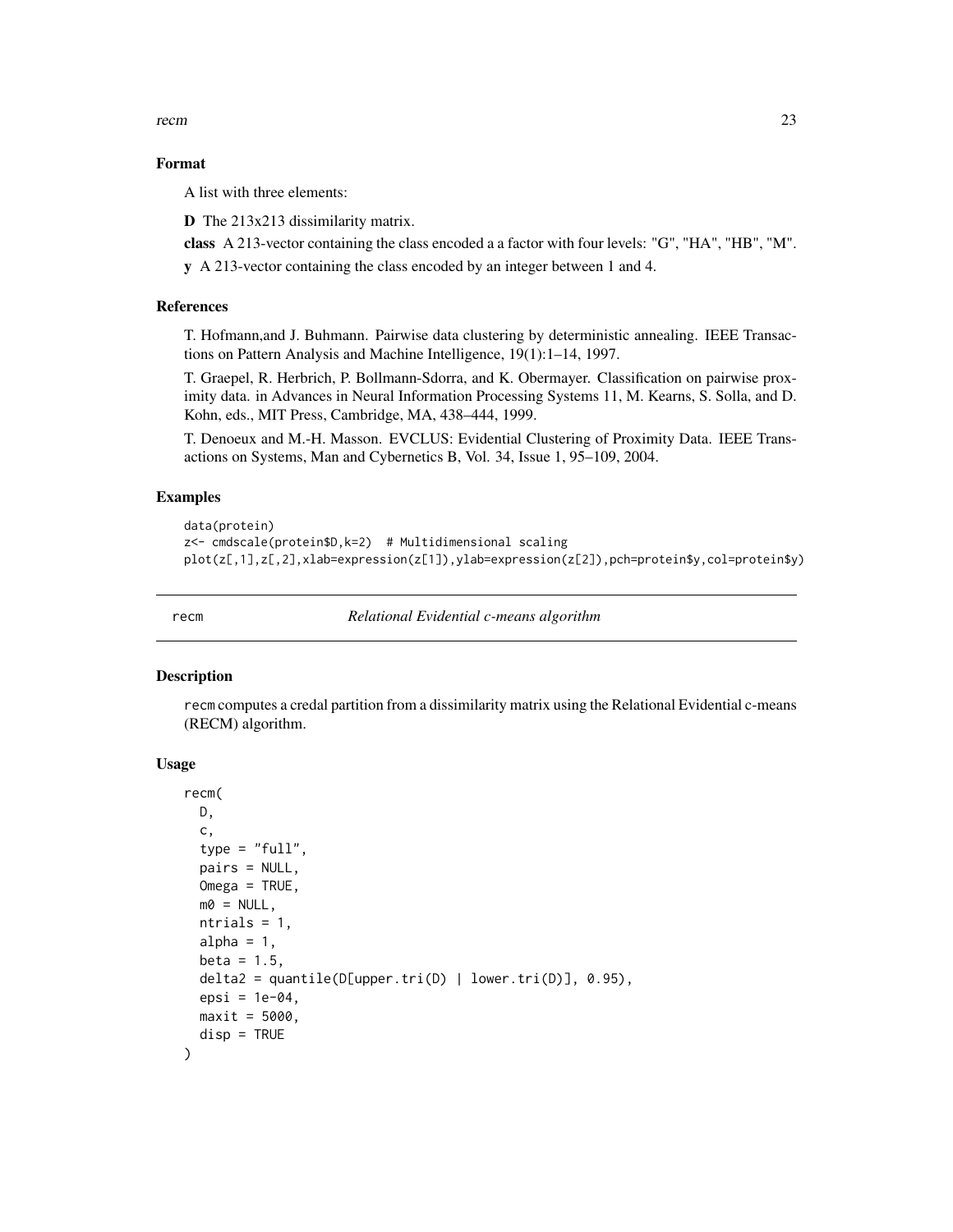# Arguments

| D       | Dissimilarity matrix of size $(n,n)$ , where n is the number of objects. Dissimilar-<br>ities must be squared Euclidean distances to ensure convergence.                           |
|---------|------------------------------------------------------------------------------------------------------------------------------------------------------------------------------------|
| C       | Number of clusters.                                                                                                                                                                |
| type    | Type of focal sets ("simple": empty set, singletons and Omega; "full": all $2c$<br>subsets of $\Omega$ ; "pairs": $\emptyset$ , singletons, $\Omega$ , and all or selected pairs). |
| pairs   | Set of pairs to be included in the focal sets; if NULL, all pairs are included.<br>Used only if type="pairs".                                                                      |
| Omega   | Logical. If TRUE (default), the whole frame is included (for types 'simple' and<br>'pairs').                                                                                       |
| mØ      | Initial credal partition. Should be a matrix with n rows and a number of columns<br>equal to the number f of focal sets specified by 'type' and 'pairs'.                           |
| ntrials | Number of runs of the optimization algorithm (set to $1$ if m0 is supplied).                                                                                                       |
| alpha   | Exponent of the cardinality in the cost function.                                                                                                                                  |
| beta    | Exponent of masses in the cost function.                                                                                                                                           |
| delta2  | Squared distance to the empty set.                                                                                                                                                 |
| epsi    | Minimum amount of improvement.                                                                                                                                                     |
| maxit   | Maximum number of iterations.                                                                                                                                                      |
| disp    | If TRUE (default), intermediate results are displayed.                                                                                                                             |
|         |                                                                                                                                                                                    |

# Details

RECM is a relational version of the Evidential c-Means (ECM) algorithm. Convergence is guaranteed only if elements of matrix D are squared Euclidean distances. However, the algorithm is quite robust and generally provides sensible results even if the dissimilarities are not metric. By default, each mass function in the credal partition has  $2<sup>c</sup>$  focal sets, where c is the supplied number of clusters. We can also limit the number of focal sets to subsets of clusters with cardinalities 0, 1 and c (recommended if c>=10), or to all or some selected pairs of clusters. If an initial credal partition m0 is provided, the number of trials is automatically set to 1.

#### Value

The credal partition (an object of class "credpart").

# Author(s)

Thierry Denoeux (from a MATLAB code written by Marie-Helene Masson).

# References

M.-H. Masson and T. Denoeux. RECM: Relational Evidential c-means algorithm. Pattern Recognition Letters, Vol. 30, pages 1015–1026, 2009. Available from [https://www.hds.utc.fr/](https://www.hds.utc.fr/~tdenoeux) [~tdenoeux](https://www.hds.utc.fr/~tdenoeux).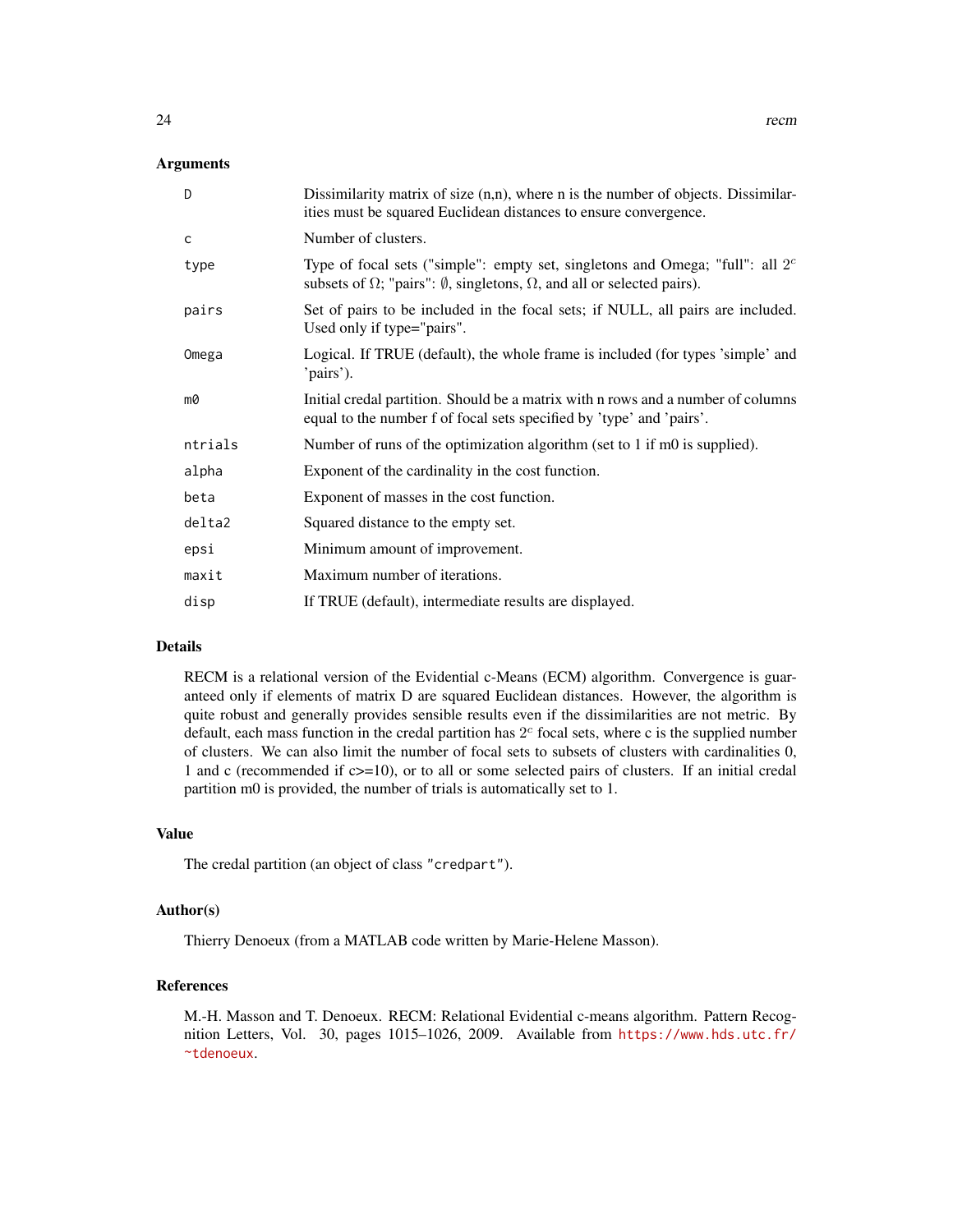# See Also

[makeF](#page-19-1), [extractMass](#page-12-1), [ecm](#page-8-1)

# Examples

```
## Clustering of the Butterfly dataset
n <- nrow(butterfly)
D<-as.matrix(dist(butterfly))^2
clus<-recm(D,c=2,delta2=50)
m<-clus$mass
plot(1:n,m[,1],type="l",ylim=c(0,1),xlab="objects",ylab="masses")
lines(1:n,m[,2],lty=2)
lines(1:n,m[,3],lty=3)
lines(1:n,m[,4],lty=4)
 ## Clustering the protein data
 data(protein)
 clus <- recm(D=protein$D,c=4,type='full',alpha=0.2,beta=1.1,delta2=20)
 z<- cmdscale(protein$D,k=2)
 plot(clus,X=z,mfrow=c(2,2),ytrue=protein$y,Outliers=FALSE,Approx=1)
```
s2 *S2 dataset*

#### Description

This dataset contains 5000 two-dimensional vectors grouped in 15 Gaussian clusters.

## Usage

data(s2)

# Format

A matrix with 5000 rows and two columns.

# References

P. Franti and O. Virmajoki. Iterative shrinking method for clustering problems. Pattern Recognition, 39(5):761–775, 2006.

T. Denoeux, O. Kanjanatarakul and S. Sriboonchitta. EK-NNclus: a clustering procedure based on the evidential K-nearest neighbor rule. Knowledge-Based Systems, Vol. 88, pages 57–69, 2015.

T. Denoeux, S. Sriboonchitta and O. Kanjanatarakul. Evidential clustering of large dissimilarity data. Knowledge-Based Systems (accepted for publication), DOI: 10.1016/j.knosys.2016.05.043, 2016.

<span id="page-24-0"></span>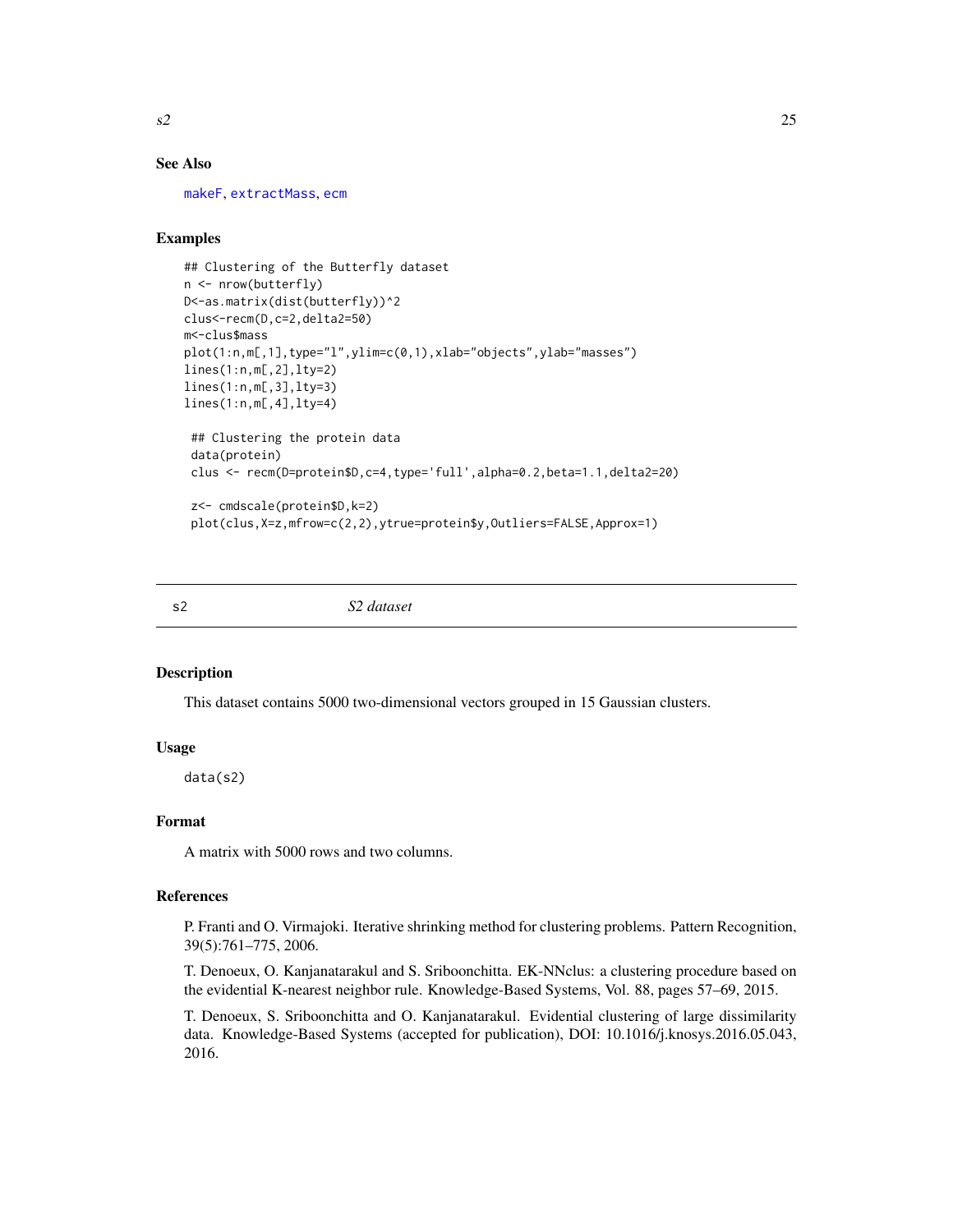# Examples

```
data(s2)
plot(s2[,1],s2[,2],xlab=expression(x[1]),ylab=expression(x[2]))
```
<span id="page-25-1"></span>summary.credpart *Summary of a credal partition*

#### **Description**

summary.credpart is the summary method for "credpart" objects.

# Usage

```
## S3 method for class 'credpart'
summary(object, ...)
```
# Arguments

| object   | An object of class "credpart", encoding a credal partition. |
|----------|-------------------------------------------------------------|
| $\cdots$ | Additional arguments (not used).                            |

# Details

This function extracts basic information from "credpart" objects, such as created by [ecm](#page-8-1), [recm](#page-22-1), [cecm](#page-3-1), [EkNNclus](#page-10-1)or [kevclus](#page-15-1).

# Value

Prints basic information on the credal partition.

#### References

T. Denoeux and O. Kanjanatarakul. Beyond Fuzzy, Possibilistic and Rough: An Investigation of Belief Functions in Clustering. 8th International conference on soft methods in probability and statistics, Rome, 12-14 September, 2016.

M.-H. Masson and T. Denoeux. ECM: An evidential version of the fuzzy c-means algorithm. Pattern Recognition, Vol. 41, Issue 4, pages 1384–1397, 2008.

T. Denoeux, S. Sriboonchitta and O. Kanjanatarakul. Evidential clustering of large dissimilarity data. Knowledge-Based Systems, vol. 106, pages 179-195, 2016.

Available from <https://www.hds.utc.fr/~tdenoeux>.

# See Also

[extractMass](#page-12-1), [plot.credpart](#page-19-2), [ecm](#page-8-1), [recm](#page-22-1), [cecm](#page-3-1), [EkNNclus](#page-10-1), [kevclus](#page-15-1).

<span id="page-25-0"></span>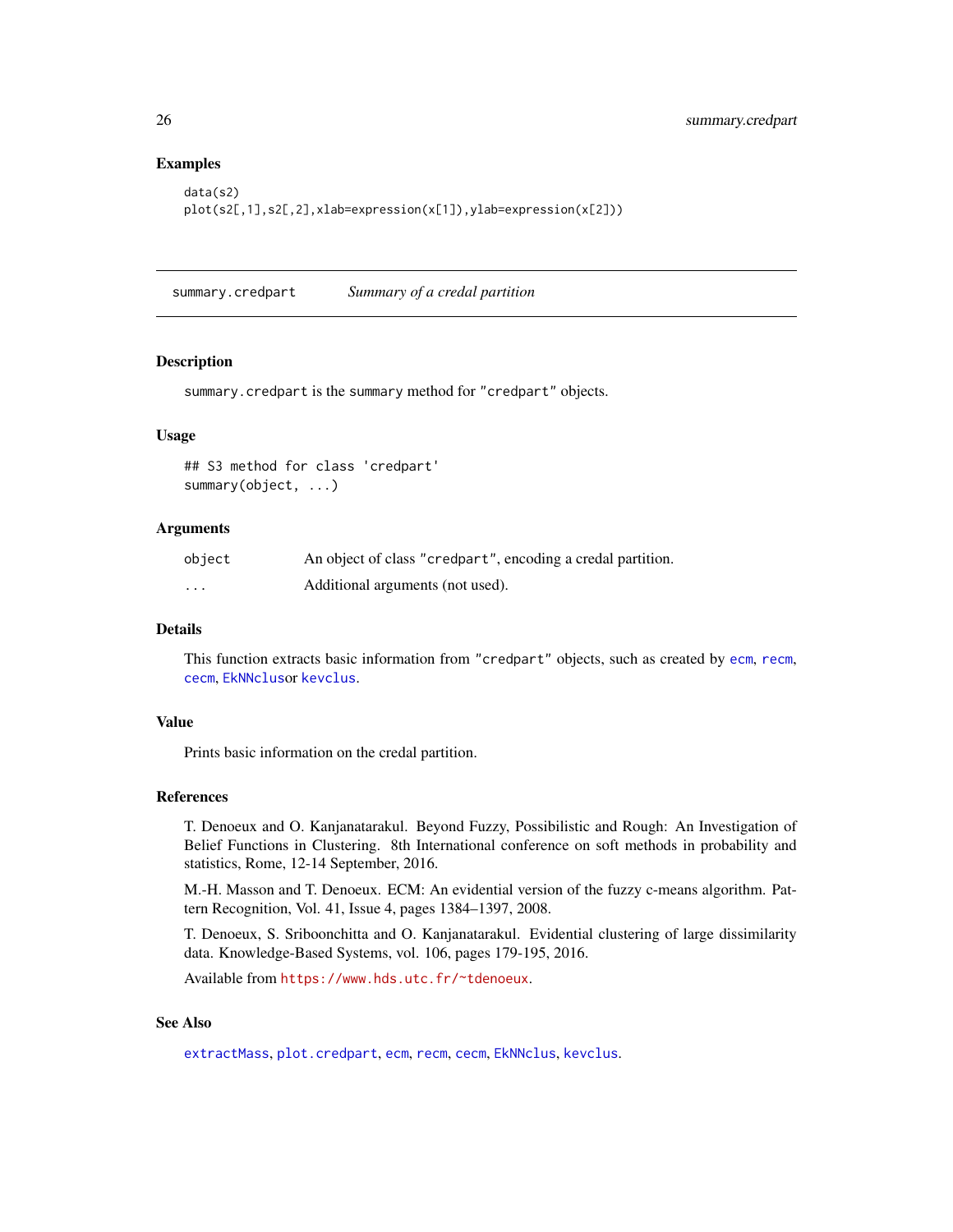# summary.credpart 27

# Examples

```
## Example with Four-class data
data("fourclass")
x<-fourclass[,1:2]
y<-fourclass[,3]
c=4## Running k-EVCLUS with singletons
clus<-kevclus(x=x,k=100,c=c,type='simple')
summary(clus)
```